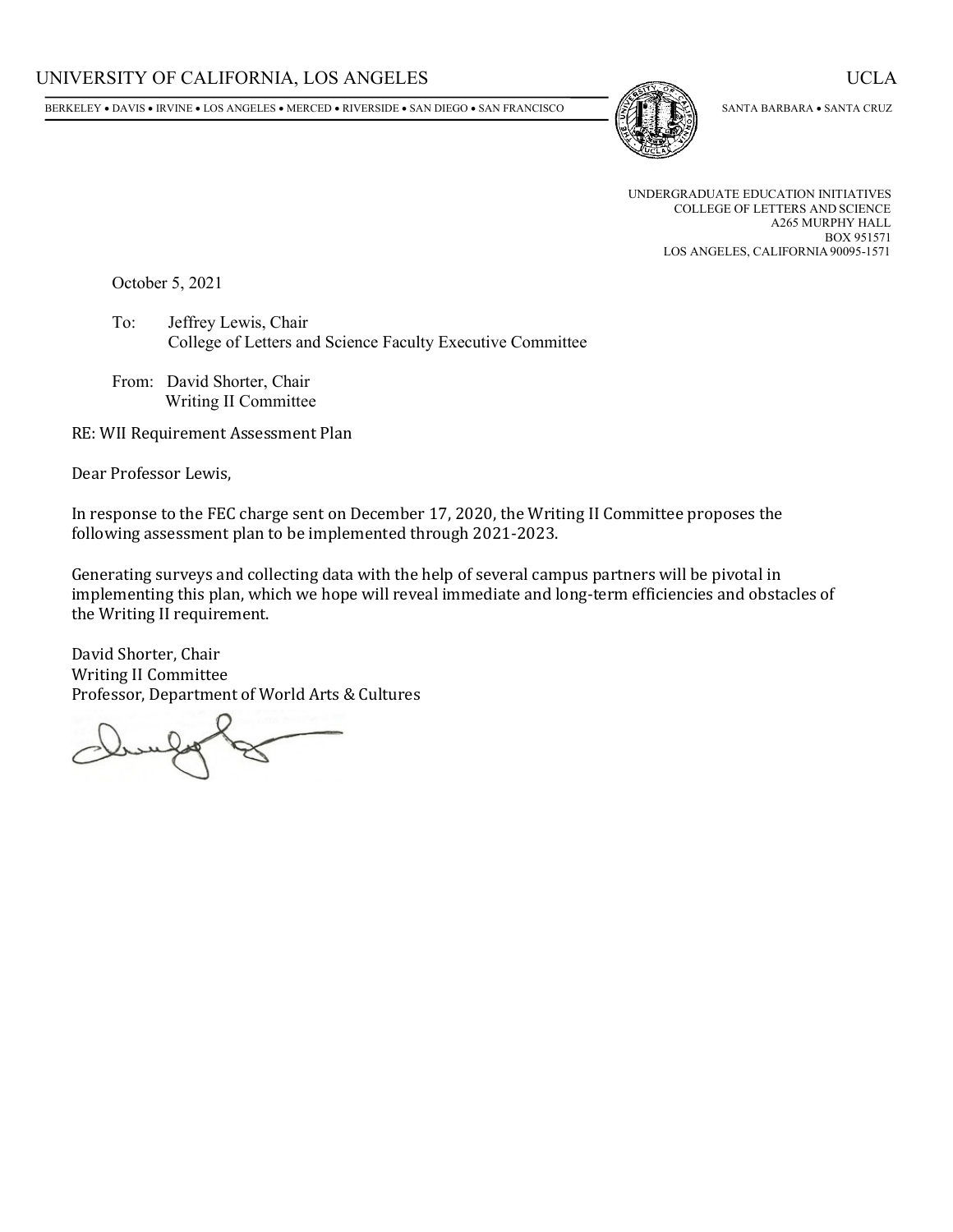## <span id="page-1-0"></span> **ASSESSMENT PLAN FOR THE COLLEGE WRITING II REQUIREMENT**

October 5, 2021

Report prepared by Undergraduate Education Initiatives at the direction of Professor David Shorter, Writing II Committee Chair

## <span id="page-1-1"></span>**Contents**

| Writing II Requirement Two-Year Assessment Plan: 2021-22 and 2022-23  3                |  |
|----------------------------------------------------------------------------------------|--|
| Appendix A. Writing II Committee Charge by Division of Undergraduate Education and the |  |
|                                                                                        |  |
|                                                                                        |  |
|                                                                                        |  |
|                                                                                        |  |
| Appendix E. Summary of 2004 Progress Report of Writing II Requirement 26               |  |
|                                                                                        |  |

## <span id="page-1-2"></span>**Introduction to the Assessment Plan**

On December 17, 2020, the newly appointed chair of the Writing II Committee, David Shorter, received a charge from the Dean for the Division of Undergraduate Education and the Chair of the College Faculty Executive Committee (FEC) to develop an assessment plan "that would highlight the successes of the [Writing II] requirement as well as obstacles to success and recommendation for improvement" (see **[Appendix A](#page-6-1)** to review the charge). In that charge, the Writing II Committee was asked to meet the following two benchmarks: Create a two-year Writing II Assessment Plan to be shared with the FEC in Fall 2021, and then implement the approved assessment plan before December 15, 2023.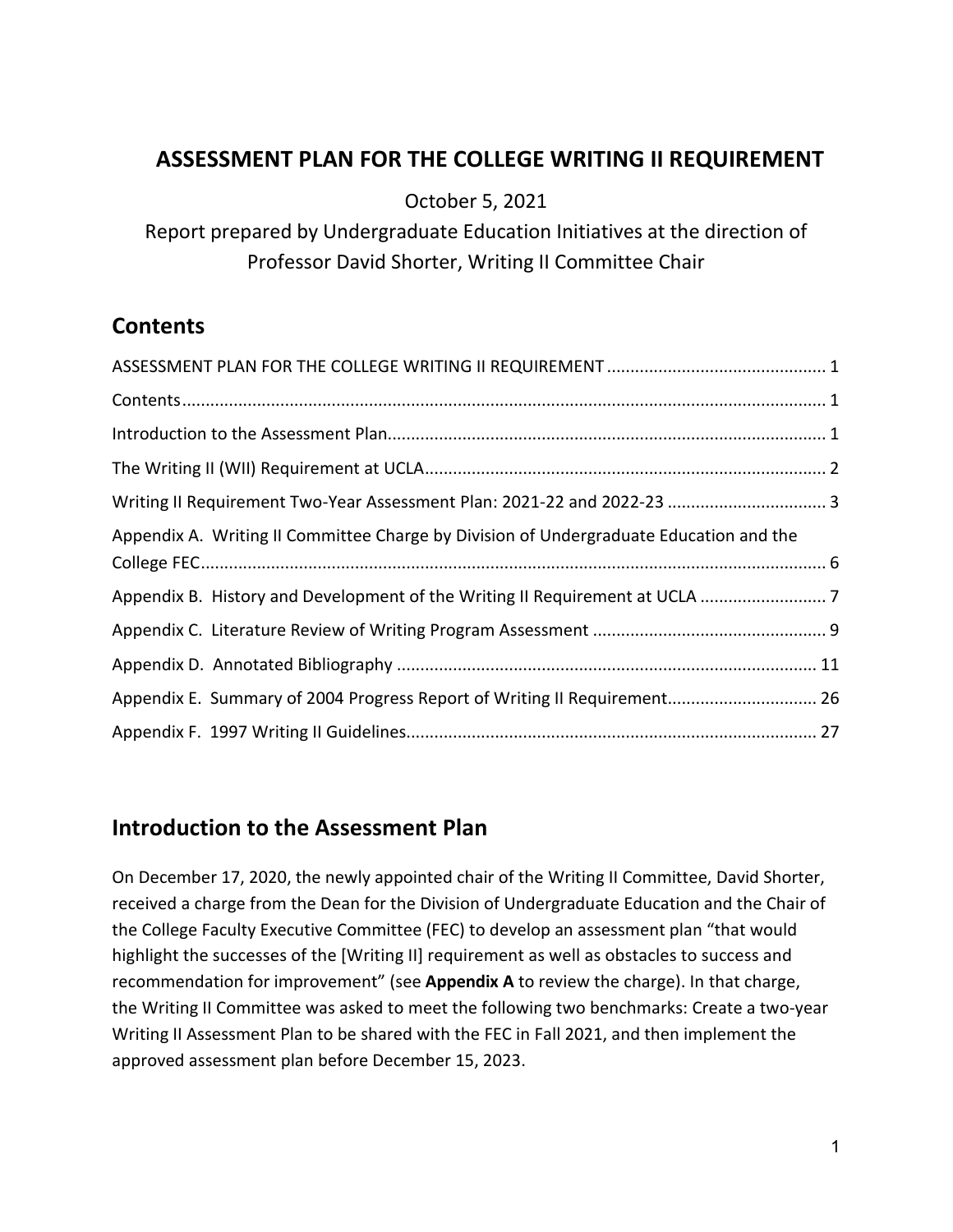[Given that the last comprehensive review of Writing II was completed in 2004 \(see](#page-26-1) **Appendix E**) and that the original 1997 course guidelines (see **[Appendix F](#page-27-1)**) were updated recently, the current charge asks the committee to examine several aspects of the program, including: the effectiveness of the current Writing II [Guidelines and Recommendations;](http://www.uei.ucla.edu/wp-content/uploads/2021/07/Guidelines-and-Recs-210429.pdf) the achievement of student writing performance and skill-building directly and indirectly; and the experiences of instructors and students teaching or taking Writing II courses, respectively. Collecting and analyzing two data types, both quantitative and qualitative, will necessitate the assistance of various campus entities, including Undergraduate Education Initiatives (UEI), the Registrar's Office, the Center for the Advancement of Teaching (CAT), Kelly Wahl, Director of Student Achievement in the Division of Undergraduate Education (DUE), and the Student Affairs and Information Research Office (SAIRO). These resources will facilitate pulling statistical data on course offerings, enrollments, and completion rates; assisting with the assessment of student performance in Writing II courses; analyzing Senior Survey responses; and creating new surveys and focus groups for stakeholders involved in the Writing II program.

This assessment of Writing II is particularly well-timed because it coincides with the current comprehensive Program Review of General Education (GE). Any final recommendations for Writing II that emerge from our assessment will be informed by GE reform recommendations, which may include the intentional integration of requirements such as Writing and Diversity into a revised GE curriculum. In addition, our evolving understanding of equity, diversity, and inclusion in the classroom provides additional incentive to understand the degree to which this requirement is meeting the needs of all our students.

This report constitutes the initial work of David Shorter, Writing II Implementation Committee Chair, and represents the collective labor of people whose experience and labor should be recognized: Symone Gyles, Leigh Harris, Christine Holten, Maja Manojlovic, Christina Palmer, Pia Palomo, Arvind Thomas, Charlotte Vo, Kelly Wahl, Laurel Westrup, and Brooke Wilkinson.

## <span id="page-2-0"></span>**The Writing II (WII) Requirement at UCLA**

To improve the range and proficiency of undergraduate writing skills, the College created a two-tier writing requirement that became effective in Fall 1999. The development of the twotier writing requirement began in 1997 when the College was in the process of reviewing General Education (GE). By 1998, the expansion of the College writing requirement was approved prior to any proposals for GE reform. The ad hoc Writing II Implementation Committee was convened thereafter and worked to establish what we now know as the Writing I and Writing II requirements. A fuller history and development of the writing requirement can be found in **[Appendix B](#page-7-1)**.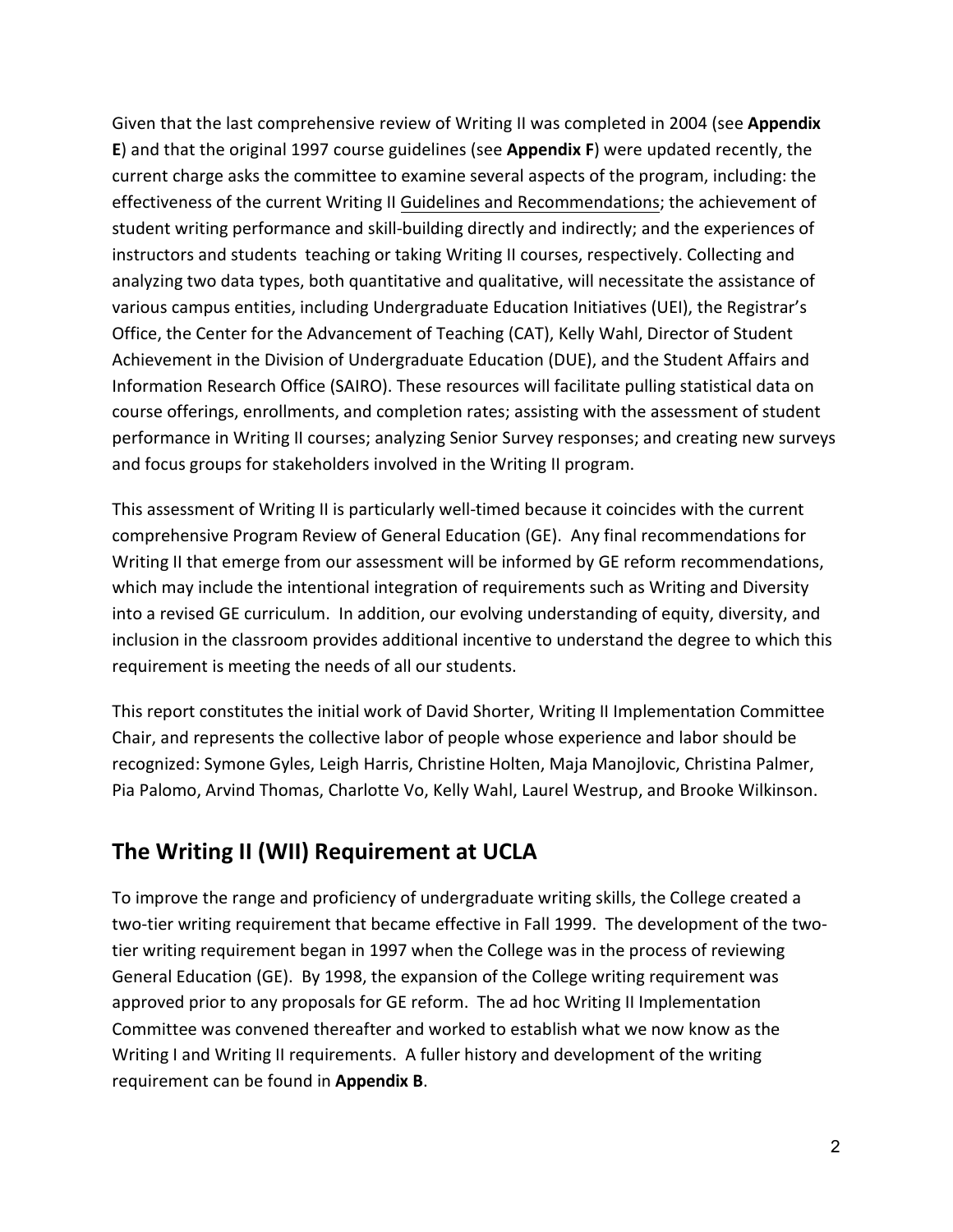To satisfy the writing requirements, all students must first satisfy Writing  $I<sup>1</sup>$  $I<sup>1</sup>$  $I<sup>1</sup>$  and then complete a discipline-based Writing II course. Writing I course aims to teach students about foundational writing and rhetorical concepts needed for an undergraduate education. In Writing II courses, students further develop critical thinking and written communication skills through an iterative process of drafting and redrafting their prose within a disciplinary context. Programs such as these are often referred to as *Writing Across the Curriculum* (WAC) (see **[Appendix D](#page-12-0)** for more information on WAC).

As stated on the [Writing II Committee website,](http://www.uei.ucla.edu/shared-governance/writing-ii-requirement/) WII courses focus on writing as a means to better appreciate disciplinary thinking and rhetorical conventions and, most importantly, as a vehicle to deepen students' understanding of concepts and strengthen their own learning through writing.

Formal and informal writing assignments in WII courses are an integral part of those learning experiences, employed as a means to help students:

- deepen their understanding of the course content
- develop the ability to think, using a given disciplinary perspective
- master and apply these disciplinary modes of thought in the course and to other contexts and contents
- develop their written communication skills

Currently, all Professional Schools at UCLA that offer undergraduate programs require their students to complete a College-approved WII course. To review current information on how students can satisfy the writing requirement, click on the Writing Programs website: [https://wp.ucla.edu/undergraduate/undergraduate-writing-requirements/freshman/.](https://wp.ucla.edu/undergraduate/undergraduate-writing-requirements/freshman/)

As a reminder, click on this link to review the [current WII Guidelines and Recommendations.](http://www.uei.ucla.edu/shared-governance/writing-ii-requirement/proposing-a-course/)

# <span id="page-3-0"></span>**Writing II Requirement Two-Year Assessment Plan: 2021-22 and 2022- 23**

The two-year assessment plan will focus on evaluating the degree to which the WII learning goals are being met, which will involve reviewing training and messaging for the requirement. The current committee envisions that the AY 2021-22 and AY 2022-23 assessment may lead to modifying the learning goals; the committee also anticipates that the assessment tools developed for this report will assist in laying the foundation to systematically assess WII courses

<span id="page-3-1"></span><sup>1</sup> All undergraduates must complete the Entry Level Writing Requirement (ELWR) prior to completing Writing I. Students can satisfy ELWR through a variety of methods prior to entering UCLA or through UCLA coursework when they matriculate. Please review the [General Catalog](https://catalog.registrar.ucla.edu/Undergraduate-Study/Degree-Requirements/University-Requirements) and the [Writing Programs](https://wp.ucla.edu/undergraduate/undergraduate-writing-requirements/) website for information on writing requirement satisfaction for first-year students.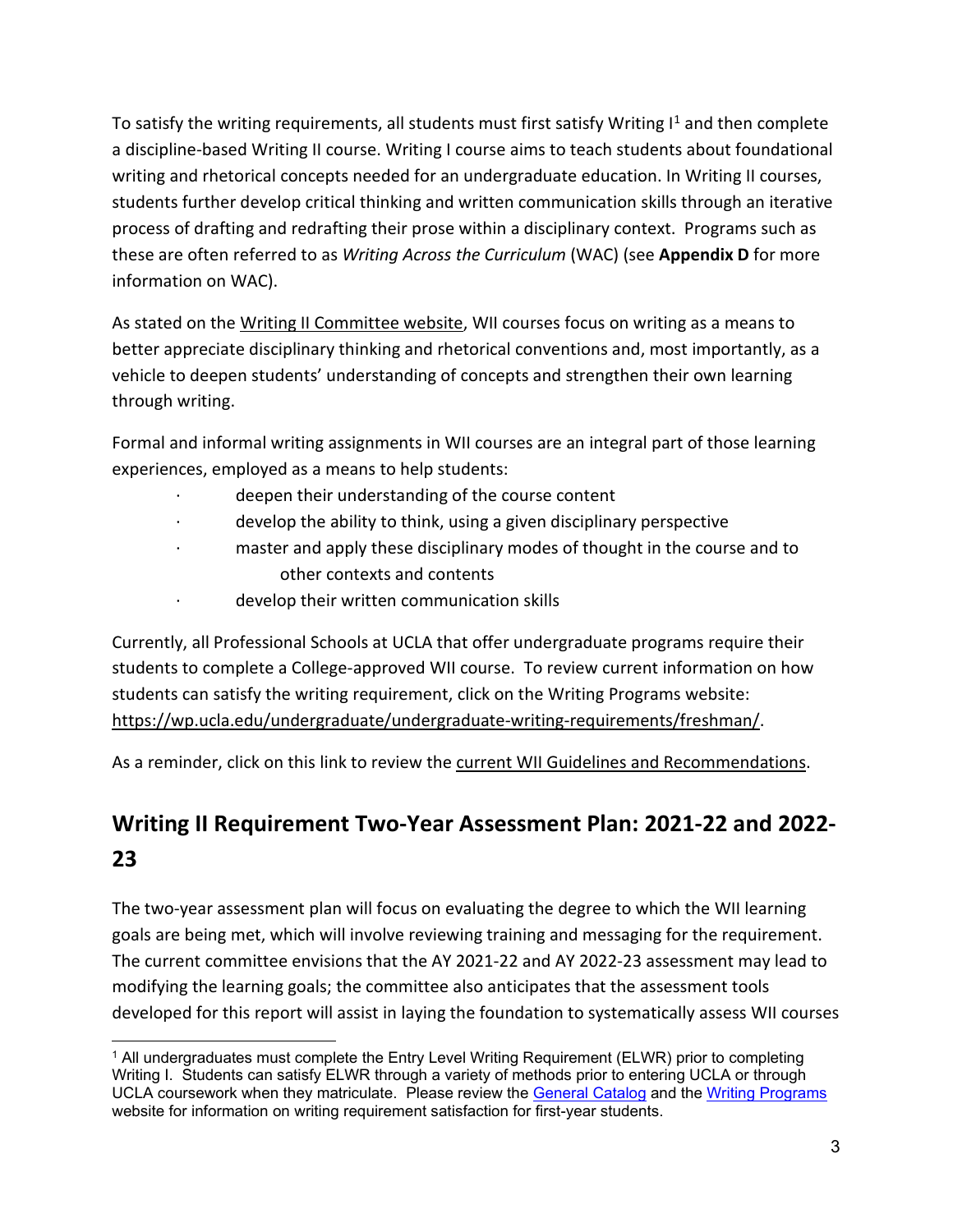and provide recommendations for how to improve WII guidelines and training to support and mentor faculty and TAs.

In preparation for this assessment, Symone Gyles, UEI Graduate Student Researcher, completed a literature review on post-secondary writing and writing program assessment. As it states (see **[Appendix](#page-9-1) C**), assessment of writing pedagogy and practice can be completed in a variety of ways in order to promote and support success in student writing and learning. This information will be considered as the surveys and assessment plans are developed.

### **Suggested Timeline**

### ● **Year 1 - AY 2021-22**

The first year will focus primarily on gathering quantitative data and developing the surveys and assessment plans.

- $\triangleleft$  Quantitative data gathering in the following groupings: (1) statistics on course offerings, (2) statistics on students, (3) statistics on training, and (4) statistics on teaching
- ❖ Develop surveys and focus group or interview questions for the following groups: (1) students, (2) WII Instructors, (3) WII TAs, and (4) Writing Programs Instructors who teach the 495 training courses
- $\triangle$  Develop a sampling plan and rubric for analyzing WII courses and student writing and collect samples

### ● **Year 2 - AY 2022-23**

The second year will focus more on implementation of the plans developed in year one.

- ❖ Implement surveys, coordinate and host focus group discussions and interviews with key groups
- ❖ Utilize rubrics developed in Year 1 to perform direct assessments of a limited pool of student writing in WII courses
- ❖ Analyze survey, focus group, and writing assessment results
- ❖ Review data and draft recommendations and final report

One aspect of the assessment will involve the collection of quantitative data to see the impact of Writing II across the campus, including on students' progress to degree and the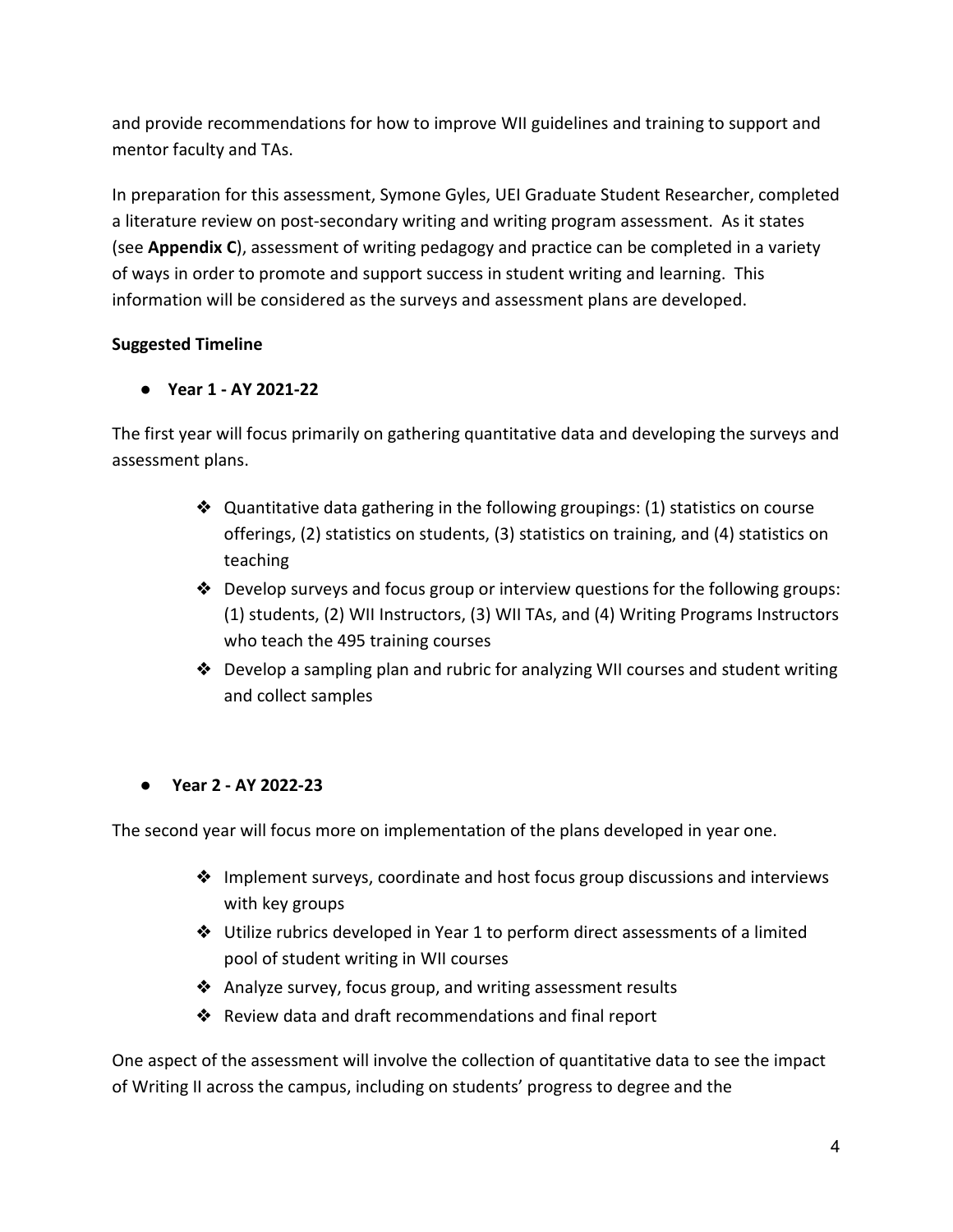requirement's role in their educational experience. In an effort to make the material readable, we will organize the queries into the following groupings: (1) statistics on course offerings, (2) statistics on students (year of study when they took WII, etc.), (3) statistics on training, and (4) statistics on teaching. This data should help us understand questions that include: (1) whether there is an adequate number of course offerings for undergraduates to satisfy the requirement in a timely way; (2) how students satisfy the requirement (e.g., Cluster, standalone WII seminars or lecture courses) and (3) at what year of study they do so (e.g., sophomore, junior); (4) Writing II teaching assignments across instructional roles (taught by Senate faculty, Lecturers, teaching fellows, etc.); (5) and numbers of WII TAs and from which departments participate in the graduate student instructor 495 training courses. To gather this information, we will work with the Registrar's Office, Writing Programs, Kelly Wahl, and the Office of Academic Planning and Budget.

The second aspect of the assessment will focus on qualitative data to understand if the learning goals of Writing II courses are being met; we are also interested in understanding the efficacy of expanded TA training since 2004 with the 495 writing pedagogy courses offered by Writing Programs. Since the learning goals of the writing requirement have not been evaluated comprehensively, we expect that the development of the surveys or assessment tools will be foundational work that could lead to a sustained systematic assessment of Writing II courses. Laying the foundation will include an investigation (currently in progress) of current writing pedagogy to help benchmark our own assessment. We expect to work with researchers in CAT on the direct assessment of WII (e.g., sampling plan, rubric development, focus groups, disaggregation of data, etc.).

The Senior Survey will also inform our assessment efforts. In anticipation of this evaluation of the requirement in Fall 2020, Leigh Harris and Brooke Wilkinson initiated conversations with Marc Levis-Fitzgerald, Hannah Whang Sayson, and Casey Shapiro at CAT to update the annual Senior Survey with questions regarding Writing II to be effective starting with the graduating class of 2021. The successful addition to the Senior Survey is an important step in developing a longitudinal assessment of the requirement. By Spring 2023, we should have survey responses from two graduating classes (2021 and 2022).

In the Senior Survey, graduating undergraduates are being asked to reflect on their UCLA WII courses and to answer the following questions:

Did you complete a Writing II course at UCLA (a course designated with a "W" suffix, such as DIS STD 101**W** and SCAND 50**W**)?

- a. Yes
- b. No (skip the next question)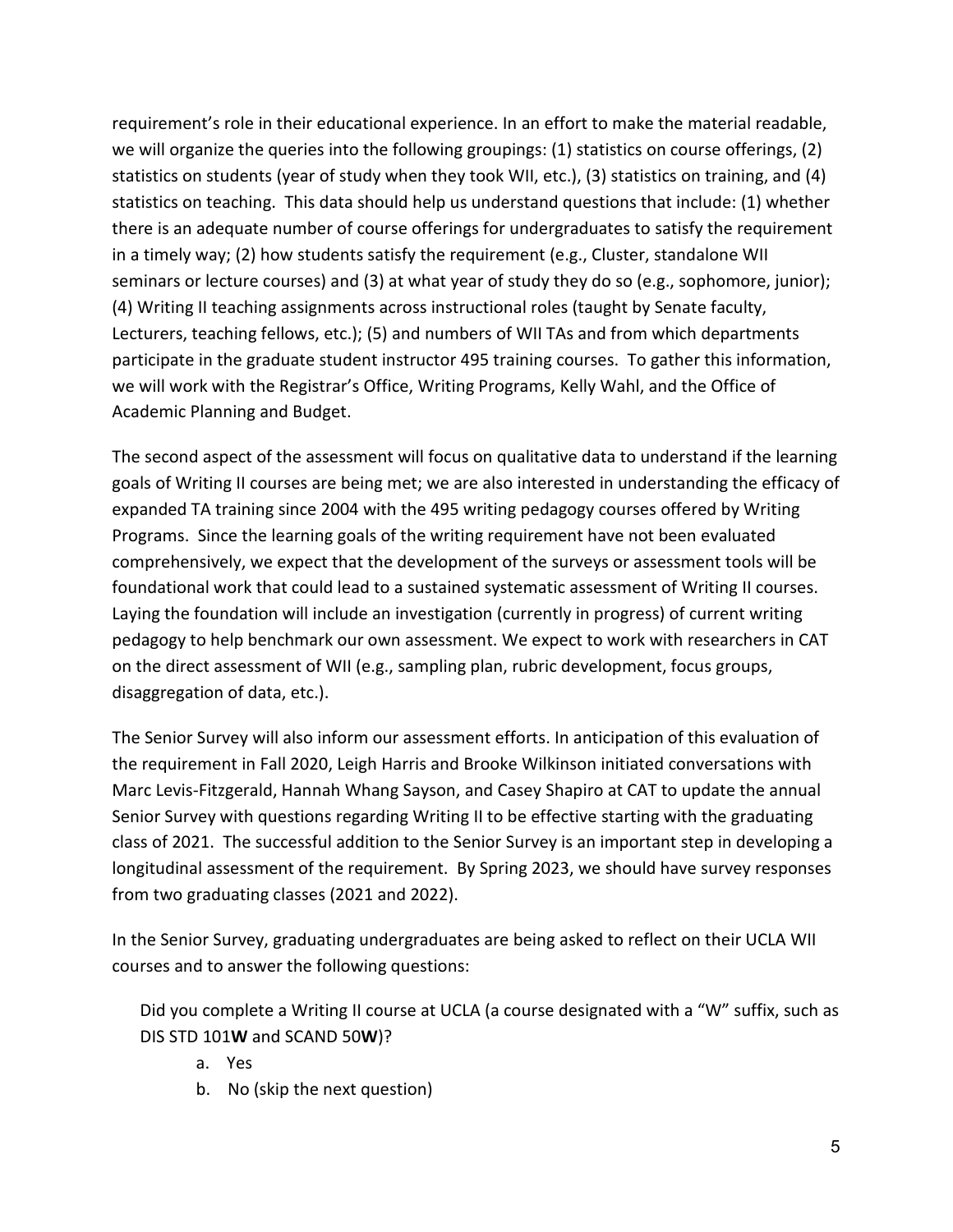<span id="page-6-1"></span>To what extent did *your Writing II course(s) help you to...*

[RESPONSE OPTIONS: 1=Not at all, 2=Somewhat, 3=Very much]

- a. communicate in writing within the academic discipline of the course?
- b. use writing to deepen your understanding of course material and concepts?
- c. develop writing skills that you can apply to other academic, professional and/or personal writing situations?
- d. become a better writer?

We look forward to incorporating an analysis of Senior Survey data into our final assessment report.

In closing, the Writing II Implementation Committee anticipates that the assessment may lead to refining the current WII Guidelines and Recommendations and learning goals. The assessment could also lead to recommendations for WII courses offered during summer, as the summer timeframe of condensed WII courses within six- or three-weeks. This process may also yield an update to the role and duties of the ad hoc Writing II Implementation Committee and for TA training for Writing II courses. This assessment may provide the opportunity to improve the multiple aspects of WII on campus. Lastly, recommendations may be developed to more effectively integrate the Writing II requirement into an updated General Education (GE) curriculum per the current [comprehensive Self-Review of GE at UCLA.](http://www.uei.ucla.edu/wp-content/uploads/2021/07/GE_Ad_Hoc_Report.pdf)

# <span id="page-6-0"></span>**Appendix A. Writing II Committee Charge by Division of Undergraduate Education and the College FEC**

The Undergraduate Council and the College FEC have recently been attending more closely to how successfully students are achieving the outcomes of undergraduate requirements. Against this backdrop, the Dean for the Division of Undergraduate Education and the Chair of the College FEC believe that this is an opportune moment to assess Writing II in order to understand the effectiveness of its recently revised instructiona[l](http://www.uei.ucla.edu/wp-content/uploads/2019/05/2019-20-WII-Guidelines.pdf) [guidelines](http://www.uei.ucla.edu/wp-content/uploads/2019/05/2019-20-WII-Guidelines.pdf) and the achievement of student writing performance and skill-building. This is important work. Writing is one of the five [core competencies](https://wascsenior.box.com/shared/static/mmwvqasdsdz6fmk3vqb8.pdf) identified by our accrediting agency for good reason: we know that written communication skills are increasing valuable beyond the classroom for our students as citizens, professionals, and life-long learners.

We therefore respectfully ask the Writing II Committee to develop an assessment that would highlight the successes of the requirement as well as obstacles to success and recommendations for improvement.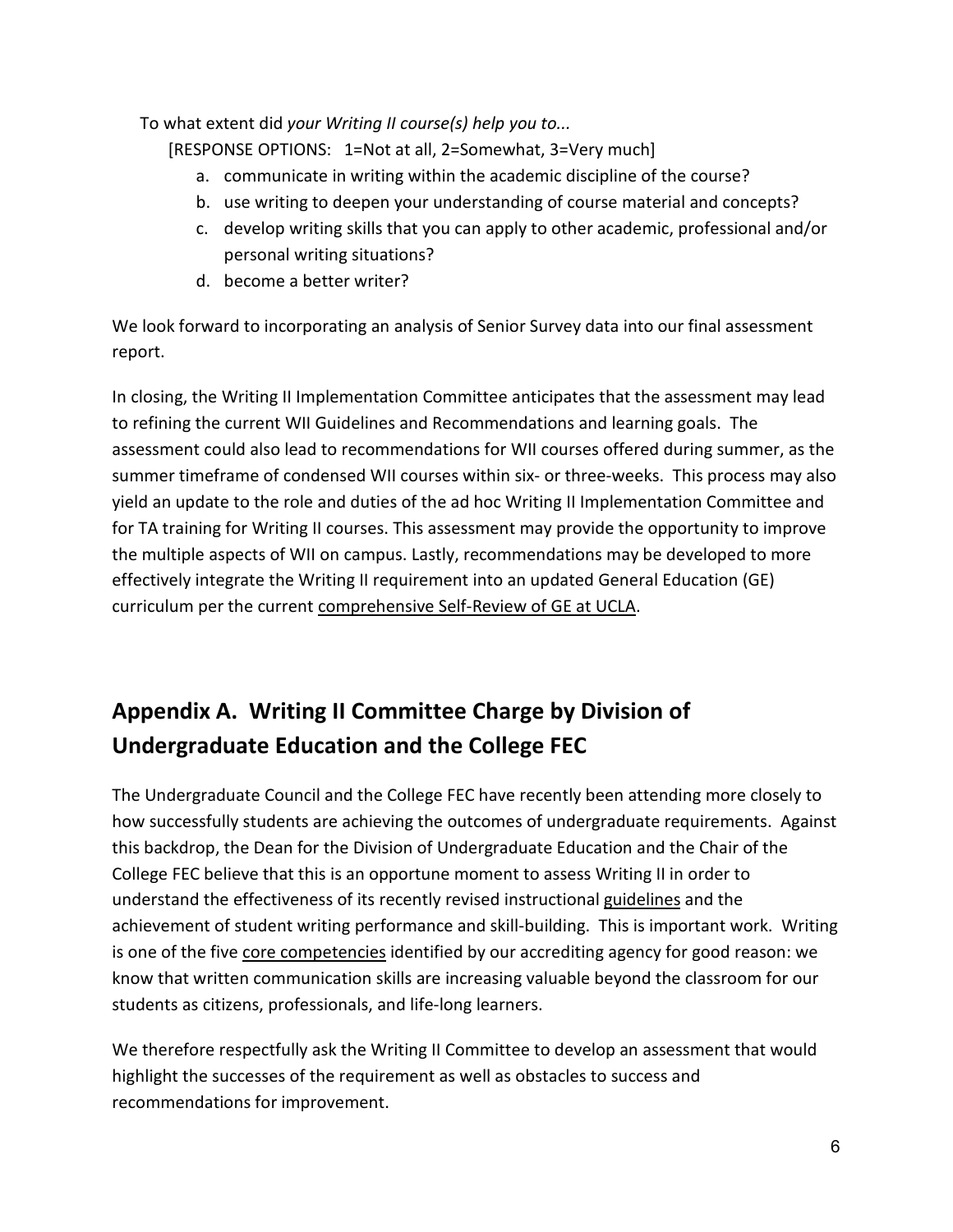<span id="page-7-1"></span>Suggested Timetable:

2020-21 Development of a two-year *Writing II Assessment Plan* to be shared with the FEC by Fall 2021

2021-23 Implementation of *Writing II Assessment* with the assessment report due to the FEC by December 15, 2023

Writing II was last reviewed comprehensively in 2004, and you may find its report helpful (se[e](http://www.uei.ucla.edu/wp-content/uploads/2018/04/WritingIIProgressReport.pdf) [Progress Report: UCLA College Writing II](http://www.uei.ucla.edu/wp-content/uploads/2018/04/WritingIIProgressReport.pdf) Requirement, 1998-2004.) In your assessment plan, we would ask you to consider including direct and indirect measures of success and the perspectives of instructors and students. Please note that you will find expert guidance and support for this work in the office of Undergraduate Education Initiatives and the Center for the Advancement of Teaching.

# <span id="page-7-0"></span>**Appendix B. History and Development of the Writing II Requirement at UCLA**

The development of the two-tier writing requirement began in 1997 when the College was in the process of reviewing General Education (GE). In March 1997, then Vice Provost for Undergraduate Education Judi Smith, convened a UCLA College Committee on the GE Writing Requirement to review a proposal from the GE Workgroup to incorporate the College English Composition requirement into the GE Clusters as a two-unit supplementary course. After some investigation and surveying of UCLA's composition writing in the context of writing requirements at other campuses in the UC system, UCLA was found to devote the least amount of time to freshman writing instruction. The UCLA College's writing requirement was also found to be less rigorous in comparison to UCLA's School of Arts and Architecture and School of Theater, Film, and Theater, which already required two quarters of writing instruction for their undergraduates.

These findings led the GE Writing Requirement Committee to propose an expansion of the College composition requirement into two five-unit courses that would be included within a new GE curriculum and required of all undergraduates at UCLA. To build upon fundamental writing skills, these courses would be completed sequentially during the first and second years. To ensure effective writing instruction, the committee also recommended instruction guidelines and formats for all courses that would satisfy the composition requirement as well as training and mentoring for faculty and TAs from Writing Programs.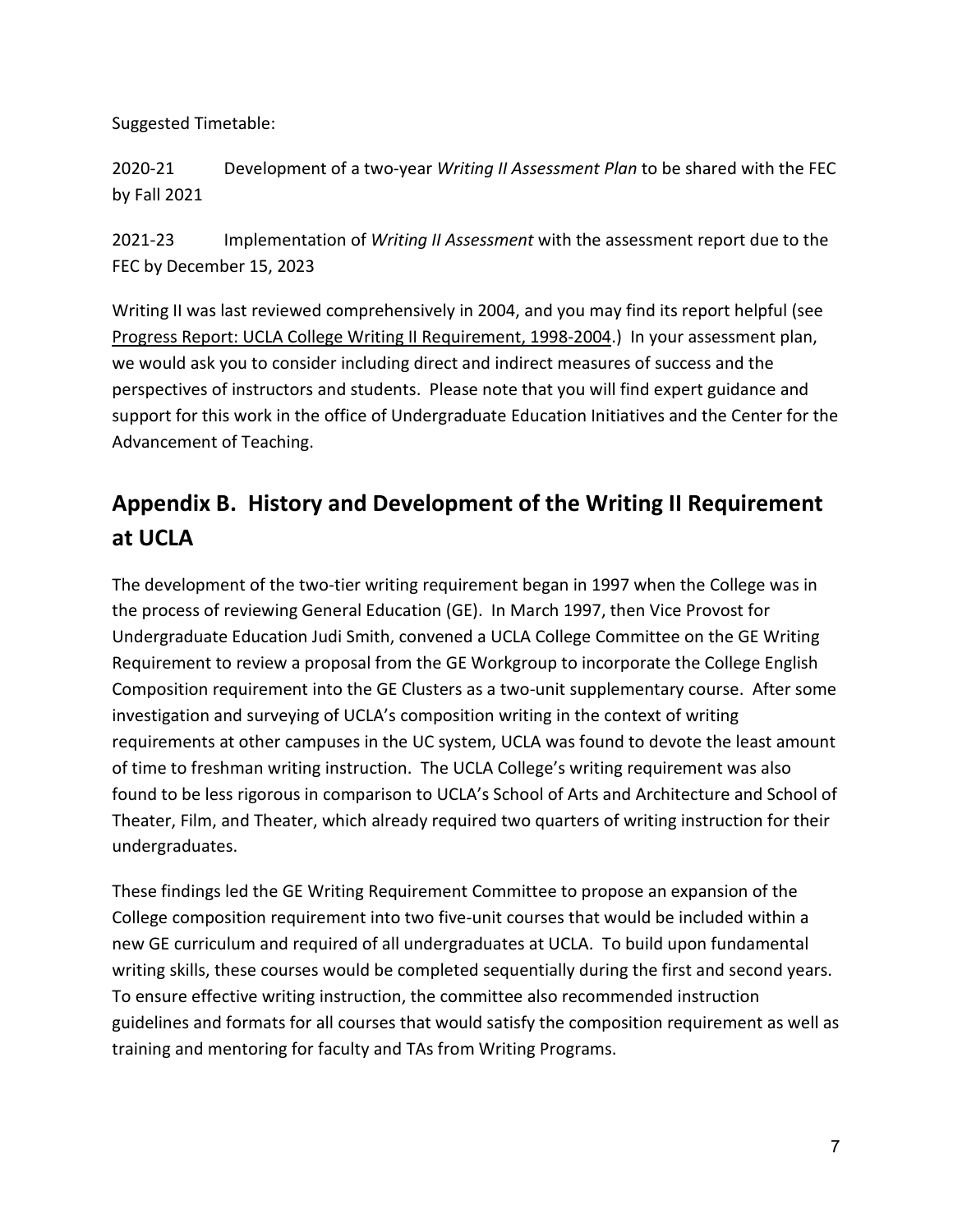Based on this proposal for the expansion of the College composition requirement, the committee was divided into subcommittees to focus on issues of graduate student instructor (GSI) training, budget, and the format and content of courses that would be developed to satisfy the writing requirements. Their work concluded in March 1998 with recommendations that established what we now know as the two-tier Writing Requirement at UCLA – Writing I and Writing II.

The committee recommended what they called GE Writing I and GE Writing II courses that must be satisfied with a grade of C or better. Writing I may be satisfied with English Composition 3, examination scores, or AP coursework. Writing II must be satisfied at UCLA by completion of a course designated for Writing II credit by the College FEC. The committee also recommended training for GSIs and created guidelines for GE Writing II courses. At the recommendation of Vice Provost Smith and Pauline Yu, Dean of Humanities, these recommendations were forwarded to the College Faculty Executive Committee (FEC), and they were asked to promote the expansion of the College's writing requirement ahead of the other general education reform proposals. In April 1998, the College FEC unanimously approved for an expanded College writing requirement and the guidelines for Writing II courses. Further, while the FEC agreed that the proposed Writing II courses could be applied to GE requirements and also count as preparation courses for a major, the Writing II requirement, like Writing I, would become a basic skills College-wide requirement independent of any changes in the College's general education curriculum.

In June 1998, the faculty of the College voted overwhelmingly in favor of the FEC's proposal for an expanded College-wide writing requirement and was followed by Legislative Assembly ratification of the new composition requirements in November 1998. Shortly thereafter, the College FEC convened an ad hoc Writing II Implementation Committee to implement the new requirement for freshmen entering Fall 1999 and oversee its progress thereafter.

In the fall of 1998, the ad hoc Writing II Implementation Committee set up criteria for courses satisfying the WII requirement and worked closely with Writing Programs to establish GSI training and development seminars for faculty teaching writing. The committee also worked to ensure that there were adequate courses for all College undergraduates by (1) identifying existing courses that could bear writing credit and (2) by also sending out a call to the College to develop new WII courses which yielded 27 new WII classes. For enrollment management purposes, all WII courses were granted impacted status (effective Fall 2002) and a "Writing Intensive" transcription notation was added. Additionally, a proposal from the Freshman Cluster Program to add Writing II credit to all clusters was approved by the Writing II Implementation committee effective for the 2002-03 academic year. Since then, all Cluster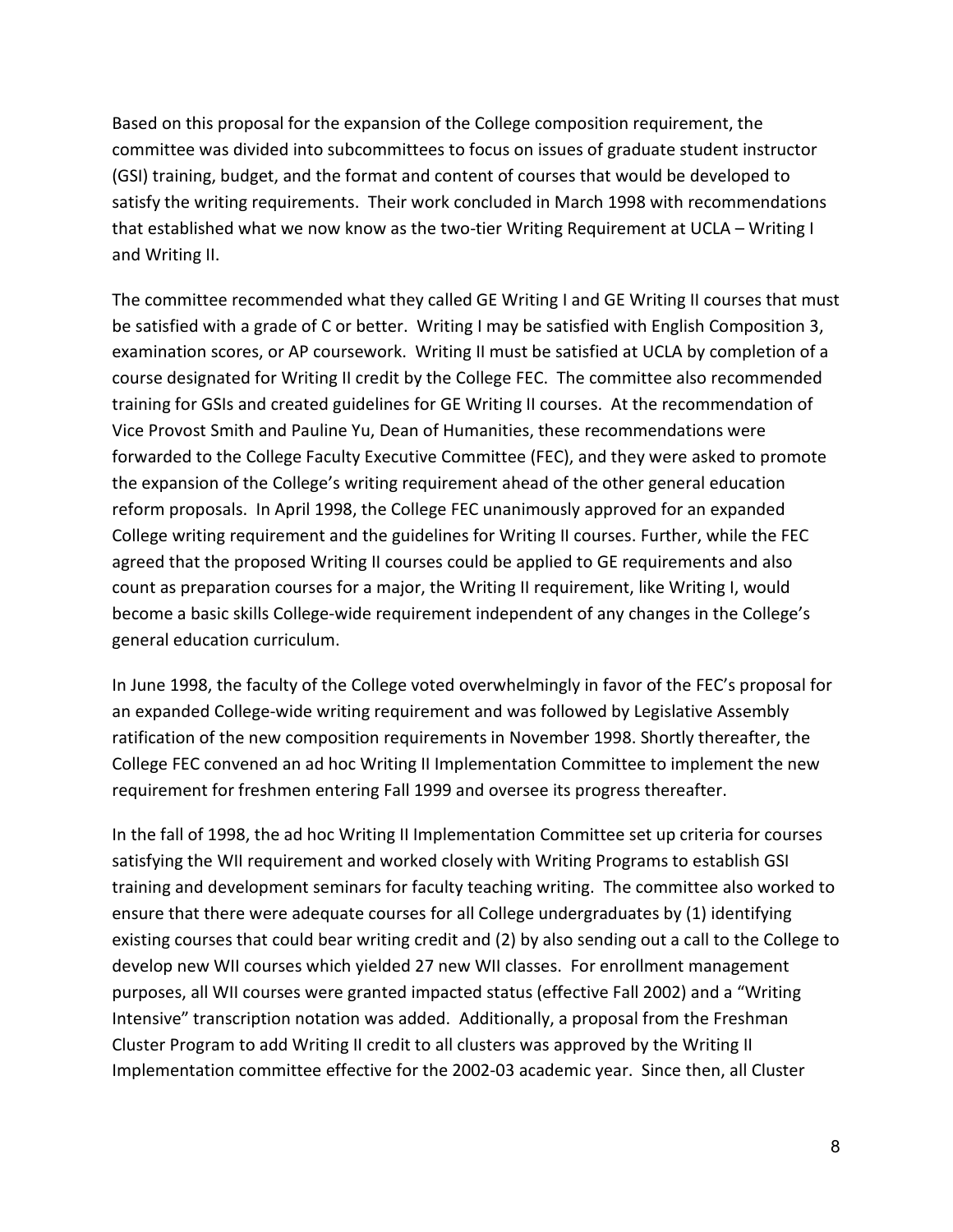<span id="page-9-1"></span>coordinators have worked with Writing Programs to ensure that Clusters meet Writing II pedagogical aims; in addition to all Cluster TAs participating in GSI training in writing pedagogy.

During 2018-19, the Writing II Implementation Committee developed updated guidelines for Writing II courses and created a new course information sheet. The rationale for updating the guidelines, which had not been reviewed in over a decade, was to align them with (1) current research on inclusive teaching and writing pedagogy and (2) recent institutional endeavors that have identified best practices for writing instruction. The revised documents now reflect evidence-based active learning principles such as backward design and constructive alignment as well as campus efforts focused on the teaching of writing. Best practices for writing instruction that were promoted by the UCLA Division of Humanities EPIC seminar on Excellence in Writing, co-taught by Professor Nina Eidsheim and Dr. Leigh Harris, were also integrated into the guidelines: (a) scaffolding and sequencing assignments, (b) utilizing writing-to-learn and writing-to-communicate writing processes, (c) employing strategies for assignment design, and (d) developing tools for evaluation, such as rubrics. The College FEC approved the updated Writing II Guidelines and Information sheet in Spring 2019 and were effective for Fall 2019.

## <span id="page-9-0"></span>**Appendix C. Literature Review of Writing Program Assessment**

According to the literature and current approaches to post-secondary writing, what is considered "good" academic writing varies across disciplines. As an action, writing is situational, changing based on the goals of the instructor, course, program and discipline ("How can WAC Programs," n.d.), and tied to the discourses and ways of knowing of a particular field ("Statement of WAC Principles," n.d.). The literature has noted that while writing is an integral part of the learning process, and should be embedded in all disciplines and across contexts, it often is not. In order to support faculty efforts to use writing in more deliberate and sustainable ways, *Writing Across the Curriculum* (WAC) was developed and employed across the country beginning in the 1990s, based on the belief that writing opportunities should be provided throughout a student's education and across curricular contents ("Statement of WAC Principles," n.d.).

Collectively, WAC supports cross-disciplinary scholarship for students by employing them in a variety of activities that support improved written communication. For students, WAC supports engaged learning opportunities, enhanced critical thinking skills, and improved written communications across multiple conditions. For faculty, WAC supports engaged pedagogy and curriculum design to increase student participation in learning spaces. Overall, WAC programs strive to increase students' writing across their academic careers, engagement in learning, writing proficiency, and create a campus climate that supports writing initiatives ("Statement of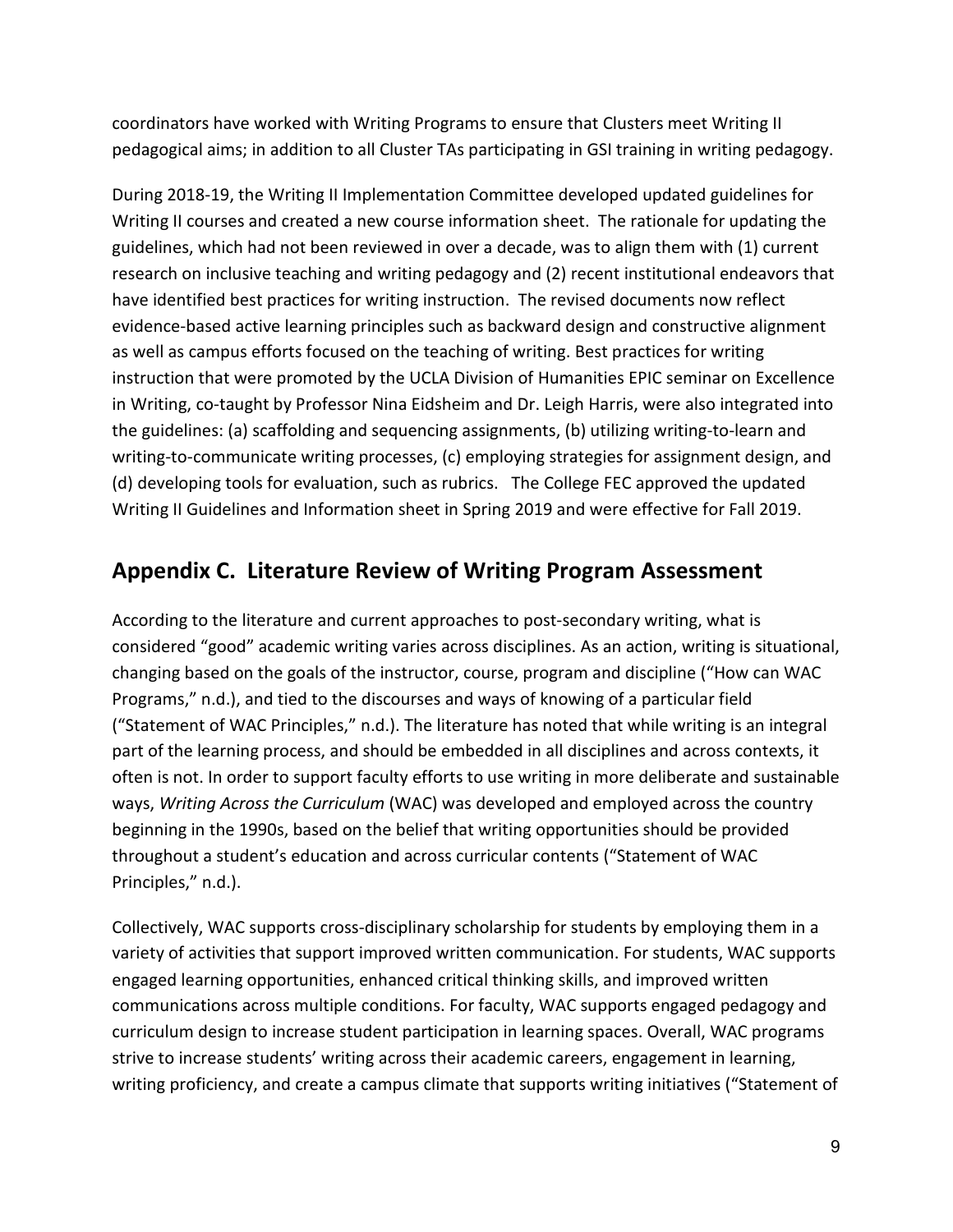WAC Principles," n.d.). As such, WAC programs and pedagogy are developed based on the belief that: 1) writing is a rhetorical interaction with dynamic texts that respond to certain disciplinary goals; 2) writing is a process that should be scaffolded to help students produce products that move them from novice to more expert ways of knowing and writing; and 3) writing is a mode of learning that makes student thinking visible, allows them to reflect on their ideas, and builds cognitive connections between new and learned information ("Statement of WAC Principles," n.d.).

As an initiative, WAC uses three approaches to writing to increase student engagement and support academic growth: Writing to Learn (WTL), Writing to Engage (WTE) and Writing in the Disciplines (WID) ("What is a WAC," n.d.). WTL seeks to transform student views from writing as a skill, to writing as a tool, or "retrieval practice," that helps them to retain information and instantiate into memory what learned classroom material. WTE seeks to engross students into deeper and more critical analytic writing of ideas presented in a course. Through formal / summative and informal / formative writing, WTE activities have students demonstrate the application of learned concepts through their writing. Finally, WID focuses on the design and teaching of writing assignments that ask students to write in specific genres and communicate professionally to appropriate audiences. Frequently, WID assignments are scaffolded from WTL and WTE assignments ("What is a WAC," n.d.). It should be noted, however, that in certain disciplines, the terms WAC/WID are used interchangeably or in place of one another to put forward these same goals.

To promote success across these three approaches to academic writing, WAC strives to create a framework of success that includes certain "habits of mind," or ways that learning can be approached from an intellectual and practical side to support student success across fields and disciplines ("Framework for Success," n.d.). These habits include: curiosity, openness, engagement, creativity, persistence, responsibility, flexibility and metacognition in writing experiences. Currently, assessment of program pedagogy and practice, and a determination of whether or not WAC programs are meeting this framework of success, are achieved in a variety of ways. These various approaches include using program portfolios or other cumulative assignments to longitudinally view student writing over time by having an online space for students to collect and reflect on their writing samples. In addition, embedded discipline-based writing assessments can be used to determine student writing abilities in context, engage faculty in the discussions about the goals and values of student writing in their discipline, and promote the development of a scoring rubric to evaluate student writing. Also, student and faculty surveys and focus groups can be used as a tool to learn about students' perceptions of themselves as writers, and faculty perceptions of changes in students writing and methods for facilitating writing opportunities across disciplines ("How can WAC Programs," n.d.).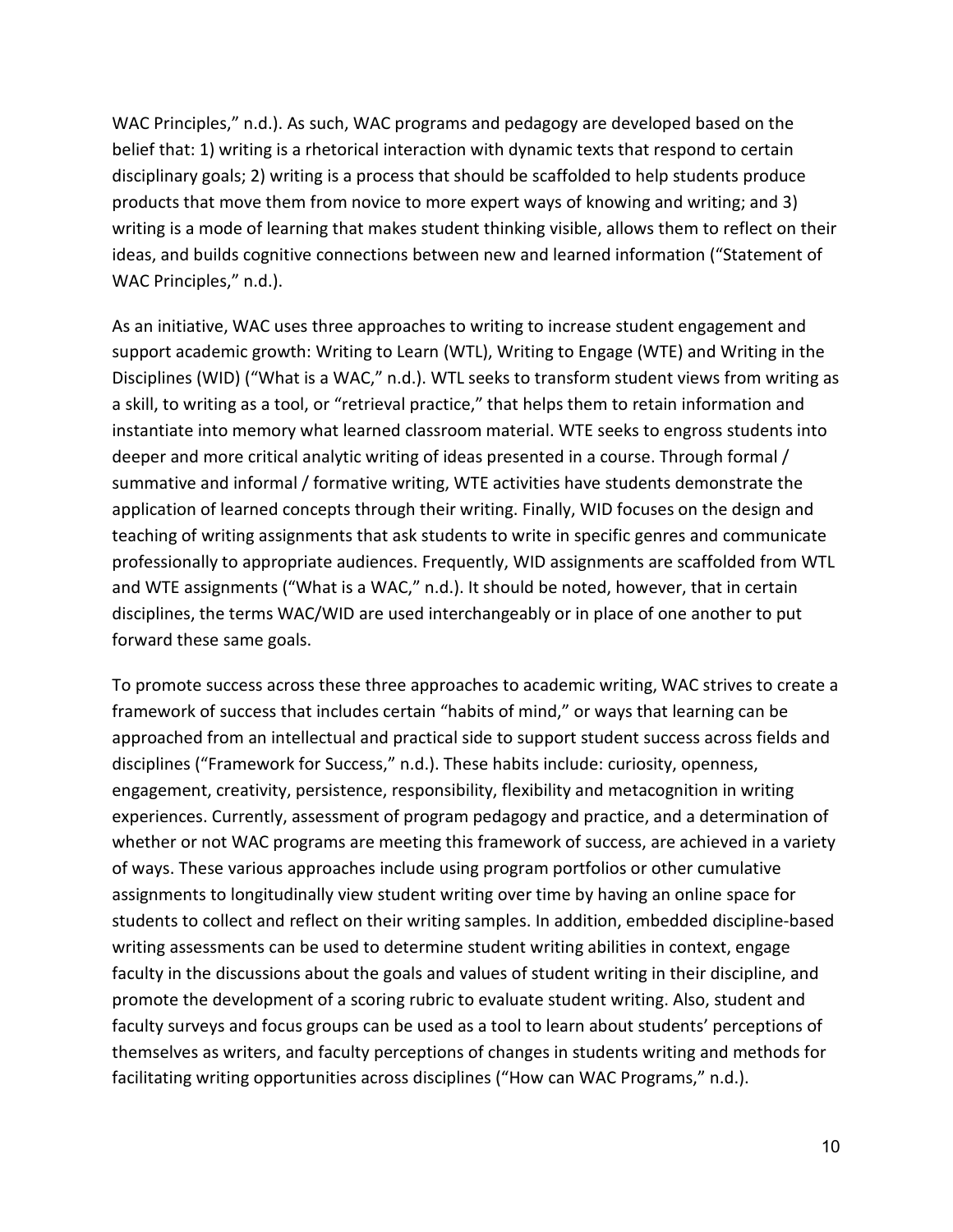How do we know whether the writing skills assessed in one class travel with a student into other contexts? Although there has been much debate, many academics view the teaching of writing as a practice that is essential to skills" transfer" across disciplines. Research has acknowledged the dispositions of value, self-efficacy, attribution and self-regulation as significant influences to a students' individual writing transfer across spaces (Driscoll & Wells, 2012). It is argued that when students can theorize these dispositions and their "habits of mind," they are more likely to be able to articulate and be critical in their writing. The theorization of these dispositions and habits, rather than the emphasis on writing in page minimums, supports students in moving writing skills across contexts (Tinberg, 2017). In order for this transfer to occur, it has been argued that faculty should adopt practices around "Teaching for Transfer" (TFT) to support students' development of applicable writing across broad and varied contexts. In using TFT, WAC programs strive to meet disciplinary specific threshold concepts to support student understanding (Tinberg, 2017), while also encouraging generalization in writing tasks and activities to promote learning transfer through increased meta-awareness of writing, language and rhetorical strategies across contexts (Wardle, 2007).

In total, WAC is not a "quick-fix" program that promises to change student writing outcomes in a short period of time. Instead, it is a long-term commitment to transforming campus writing across place and space ("What Designs are Typical," n.d.) through a more consistent pattern of expectations and evaluations within disciplines (Bazerman et al. 2005). Through the collective engagement of faculty in conversation to develop student assignments and assessments, and the assessment of program outcomes through case studies, surveys and/or interviews, programs can determine best practice to improve, enhance and sustain WAC programs that promote and support success in students' writing and learning.

## <span id="page-11-0"></span>**Appendix D. Annotated Bibliography**

### **Writing Across the Curriculum**

### Writing Program Outcomes and Assessments

- **1. Writing Across the Curriculum (WAC) Clearing House. (n.d.)** *What is a WAC Program?*  **Colorado State University. Retrieved June 20, 2021, from https://wac.colostate.edu/resources/wac/intro/programs/.**
	- The goal of WAC is an organized and sustained effort to support faculty in using writing more deliberately and often in their classes
	- Assessment of student learning and faculty engagement are critical parts of the WAC programs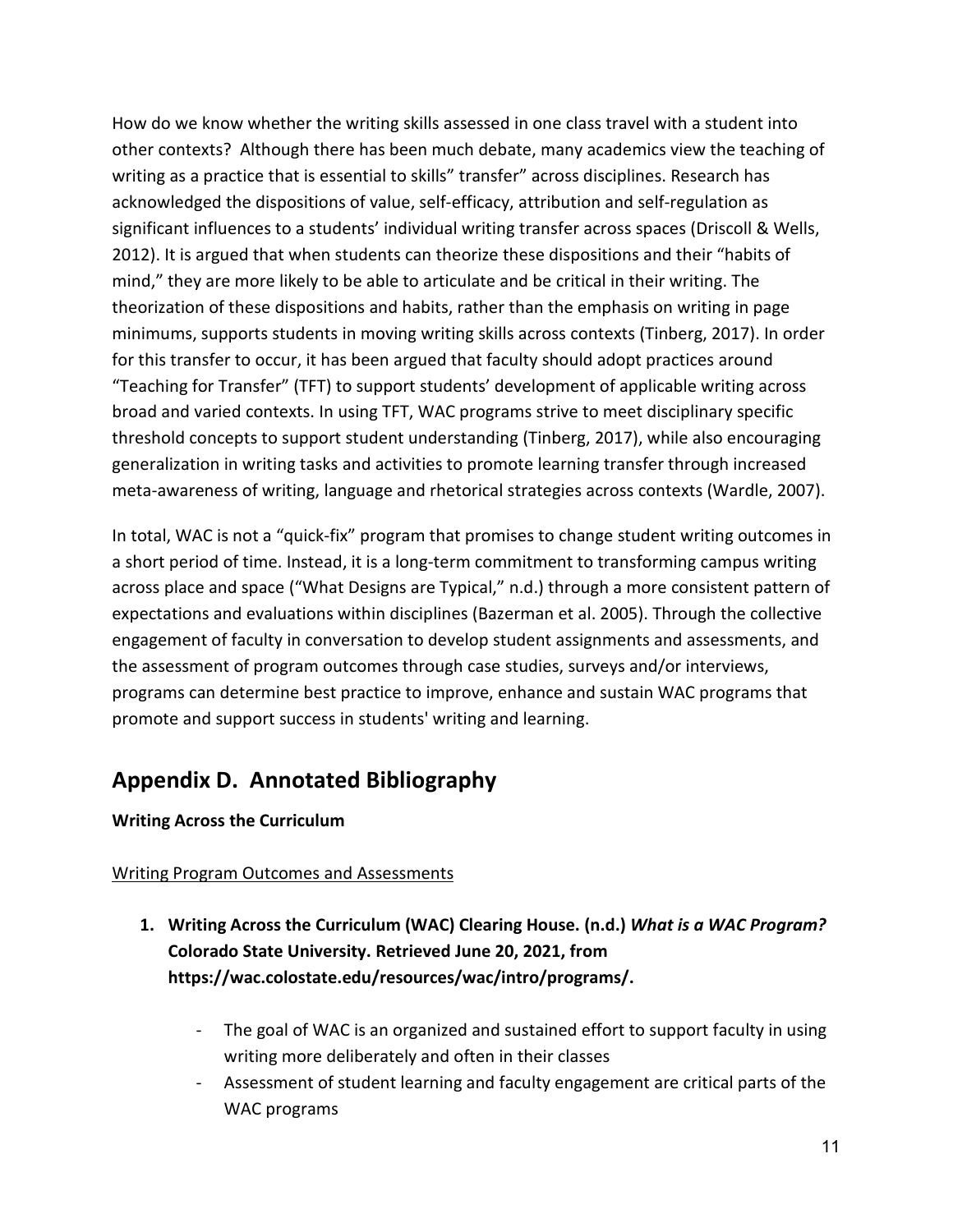- <span id="page-12-0"></span>- WAC supports three approaches to increasing the use of writing to support student growth:
	- 1. Writing to Learn (WTL)
		- Transforms thought processes from focusing on writing as a skills to focusing on writing as a tool to help students learn
		- Writing as a form of "retrieval practice" "a tool for helping to instantiate into memory what the lecture covered"
		- Ex. Have students take a few minutes to jot down a summary of the key ideas every 15 or so minutes during a lecture
	- 2. Writing to Engage (WTE)
		- Goal: Students writing more deeply and more critically with the ideas that are presented in a course
		- Engagement is found in applying the concept, while overlapping engagement comes from students responding to each other's applications by evaluating them, offering suggestions, revising their own analysis and checking their understandings
		- Can be informal or formal writing
		- Ex. A discussion prompt that asks students to apply concepts to an artifact, situation or analysis of an event
	- 3. Writing in the Disciplines (WID)
		- Focuses on the design and teaching of writing assignments that ask students to write in specific genres
		- Often projects that ask students to communicate professionally with appropriate audiences
		- Frequently builds from earlier WTL and WTE assignment (scaffolding)
		- Teach richer and professional writing process
		- Ex. Keeping research notes, writing a proposal, sharing and revising drafts of research, working with data that requires visuals
- **2. Writing Across the Curriculum (WAC) Clearing House. (n.d.).** *Statement of WAC Principles and Practices***. Colorado State University. Retrieved July 10, 2021, from [https://www.wacassociation.org/wp-content/uploads/2019/11/Statement-on-WAC-](https://www.wacassociation.org/wp-content/uploads/2019/11/Statement-on-WAC-Principles-and-Practices.pdf)[Principles-and-Practices.pdf.](https://www.wacassociation.org/wp-content/uploads/2019/11/Statement-on-WAC-Principles-and-Practices.pdf)**
	- "WAC refers to the notion that writing should be an integral part of the learning process throughout a student's education, not merely in required writing courses but across the entire curriculum" (p. 1).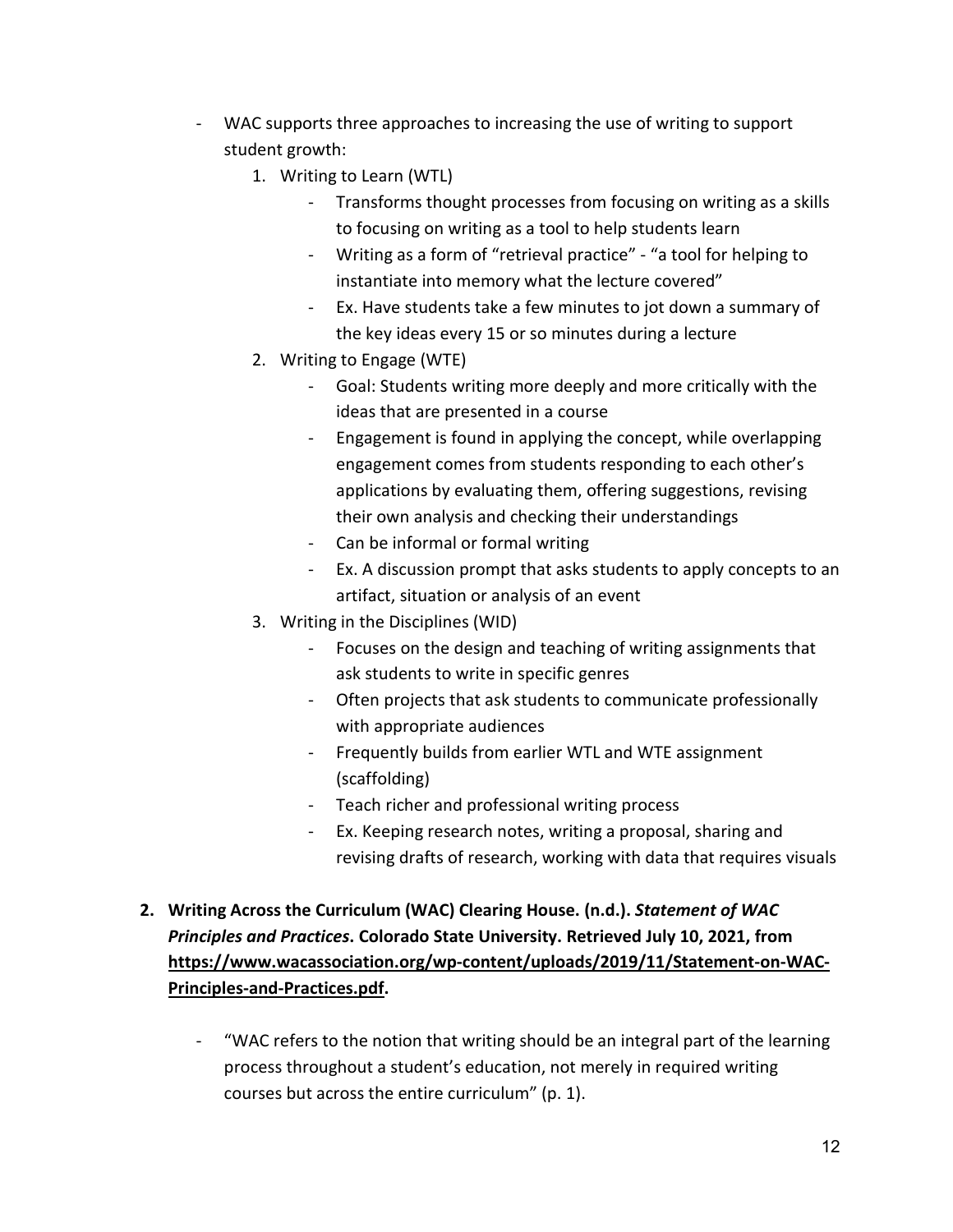- Writing is situated and tied to a field's discourse and ways of knowing
- For students: WAC supports engaged learning, critical thinking and improved written communication across situations
- For faculty: WAC supports engaged pedagogy and curriculum design
- For everyone: WAC supports cross-disciplinary scholarship and how that is communicated in writing
- Goals of WAC Program Development:
	- To sustain student writing across their academic careers  $\rightarrow$  increased among and frequency of students writing
	- To increase student engagement with learning  $\rightarrow$  increased attention and support for students writing to promote greater engagement with course content and increased retention
	- To increase student writing proficiency  $\rightarrow$  students write across a range of situations, genres, discourses, etc.
	- To create a campus culture that supports writing  $\rightarrow$  promote cultural shifts on campus as to how writing is perceived and valued
	- To create a community of faculty around teaching and student writing  $\rightarrow$ Break down barriers that divide disciplines to create a common focus in teaching and learning
- Leadership of Successful and Sustainable WAC Programs
	- Program director reports to individuals beyond a single department to promote cross-campus responsibility
	- The program director should have an understanding of the local context including students educational literacy and backgrounds, faculty goals and values, etc.
	- WAC program curriculum may/should include: writing-intensive courses, writing enhanced curriculum, departmental writing plans, linked courses and a writing fellows program
- Suggested Timeline for Program Development (Steps for launching a successful and sustainable WAC program)
	- Learn the lay of the land  $\rightarrow$  determine any other WAC initiatives and what other professional development is occurring on campus
	- Recognize the expertise that already exists on campus and build on it  $\rightarrow$ look for WAC-like initiatives already in place and invite those faculty to join in or be featured in development efforts
	- Create an interdisciplinary group of committed faculty  $\rightarrow$  Should work together to create a plan for assessing campus needs and designing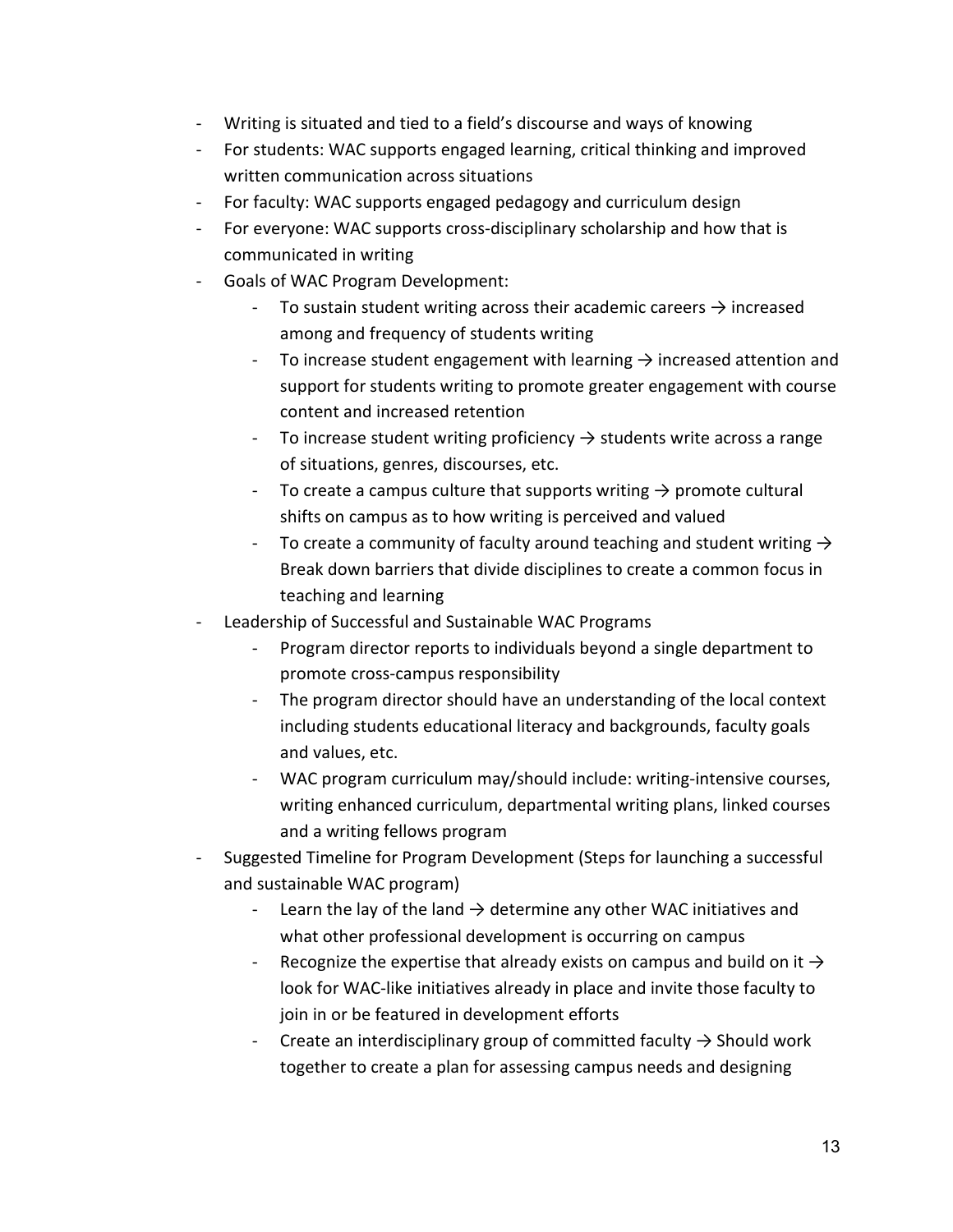curriculum structure and faculty development plans that need those needs

- Learn from experiences WAC program directors, researchers and scholars  $\rightarrow$  Reach out to members of the WAC community for help
- Learn from existing scholarship on WAC program administration
- Build in assessment from the beginning  $\rightarrow$  Can be quick feedback forms or extensive workshops. Crucial for documenting WAC program impact and value
- Collaborate with other groups in the institution  $\rightarrow$  integrate WAC into the fabric of the university
- Advertise WAC program success  $\rightarrow$  Promote accomplishments of different departments and individual students to demonstrate program growth
- Principles and Practices for WAC Pedagogy
	- Writing is rhetorical  $\rightarrow$  Texts are dynamic and respond to certain goals and the wider rhetorical context. To write effectively, students must think rhetorically to understand how all the aspects of writing including voice, organization, and style, are affected by rhetorical situations. To help students develop rhetorical thinking, faculty can engage them in activities around genre analysis, rhetorical analysis of different texts, and peer review
	- Writing as a process  $\rightarrow$  Scaffold students' writing process helps to produce greater writing. Students can be assisted in developing effective writing processes by engaging in discussions about the writing process, peer review of drafts, teacher feedback of drafts, and reflective cover letters turned in with final drafts that detail the writing process
	- Writing as a mode of learning  $\rightarrow$  Write to make thinking visible to students and allow them to reflect on their ideas to build connections between new and learned information. Engaging in writing-to-learn (WTL) activities that are informal and ungraded can be helpful. These come in the form of journals, free writes, reading responses, blogs, etc.
	- Learning to Write  $\rightarrow$  Students should learn to write across a variety of situations, purposes and audiences through a multiple-draft paying attention to the rhetorical context of the writing. Learning-to-Write (LTW) are high-stakes assignments such as research reports, argumentative essays, analyses, etc.
- Principles and Practices of Assessment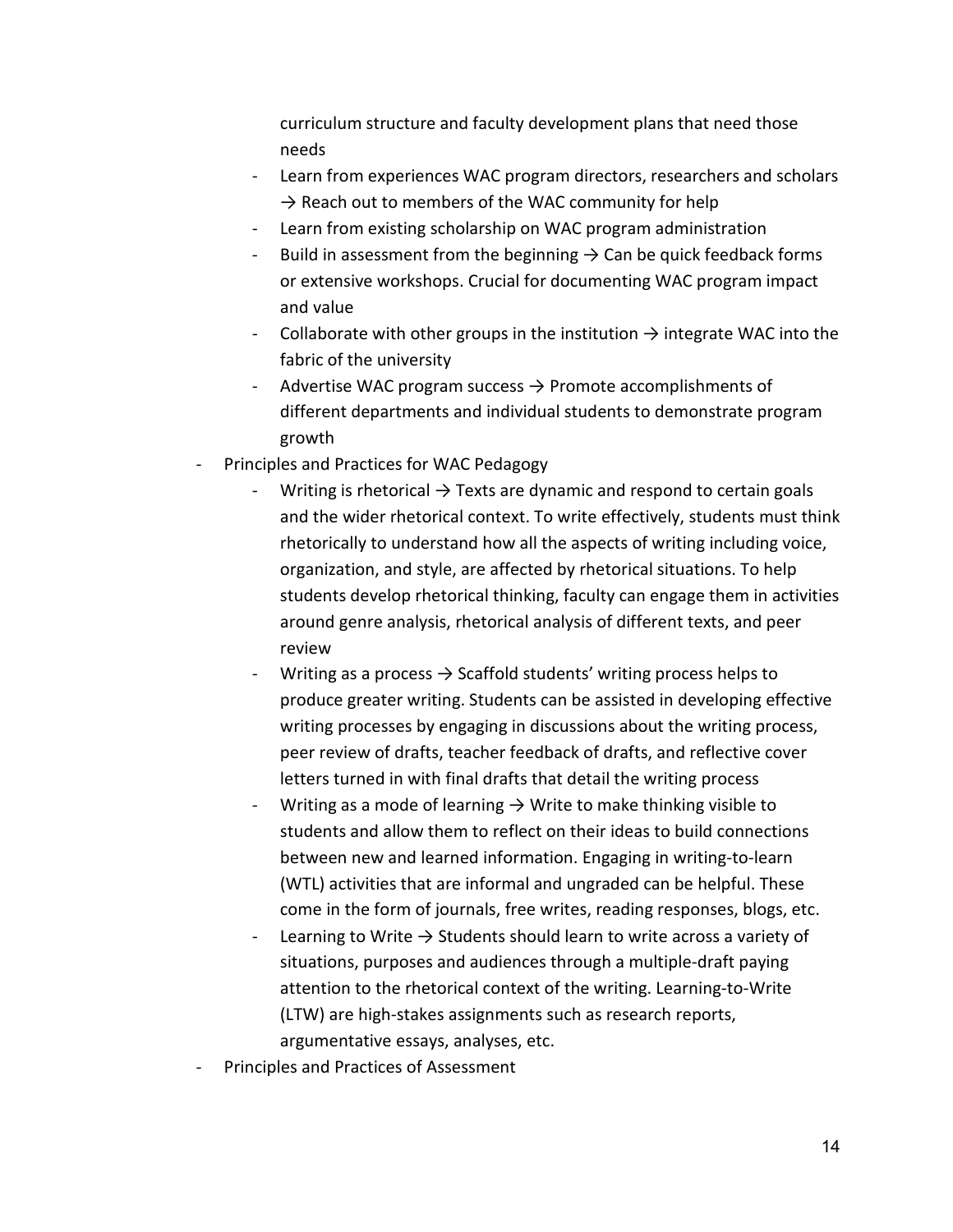- Because writing is situative, assessment should be situative as well, and aligned with the goals of the discipline
- At the course level, assessment should be specific, situated and articulates the learning goals of the assignment
- At the program level, assessment should establish coherence among learning ad writing goals for students across the curriculum of a major
- At the institutional level, assessment should be aligned with the general goals for student writers
- Methods for Programmatic Writing Assessment:
	- Program portfolio  $\rightarrow$  Longitudinal view of students' trajectory as a writer over the course of a program. Serves as a collection of students writing over time, and a place for students to write reflectively about their own learning and development.
	- Embedded, discipline-based writing assessment  $\rightarrow$  Engaging program directors and faculty in discussions about the goals and values for student writers. Faculty from a program should come together to assess student writing samples to develop a scoring rubric and calibrate subsequent assessments .
	- Student surveys and focus groups  $\rightarrow$  These can be used to learn how students' perceptions as writers and perceptions of their writing experiences change over time.
	- Faculty surveys and focus groups  $\rightarrow$  These can be used to learn faculty perception and value of student writing and the methods used for assigning and assessing writing change over time.
- WAC Program Assessment
	- Programs should draw on data from the writing assessment measures described above to assess the reach and effectiveness of the program, and determine if the programs set goals and objectives were met.
	- Programs can also be assessed by: engaging faculty in conversations about student writing outcomes to develop assignments and assessments, conducting case studies, surveys and/or interviews to determine best practices to improve, enhance and sustain programs.
- **3. National Council of Teachers of English . (n.d.)** *Framework for Success in Postsecondary Writing.* **Council of Writing Program Administrators National Council. Retrieved June 20, 2021, from**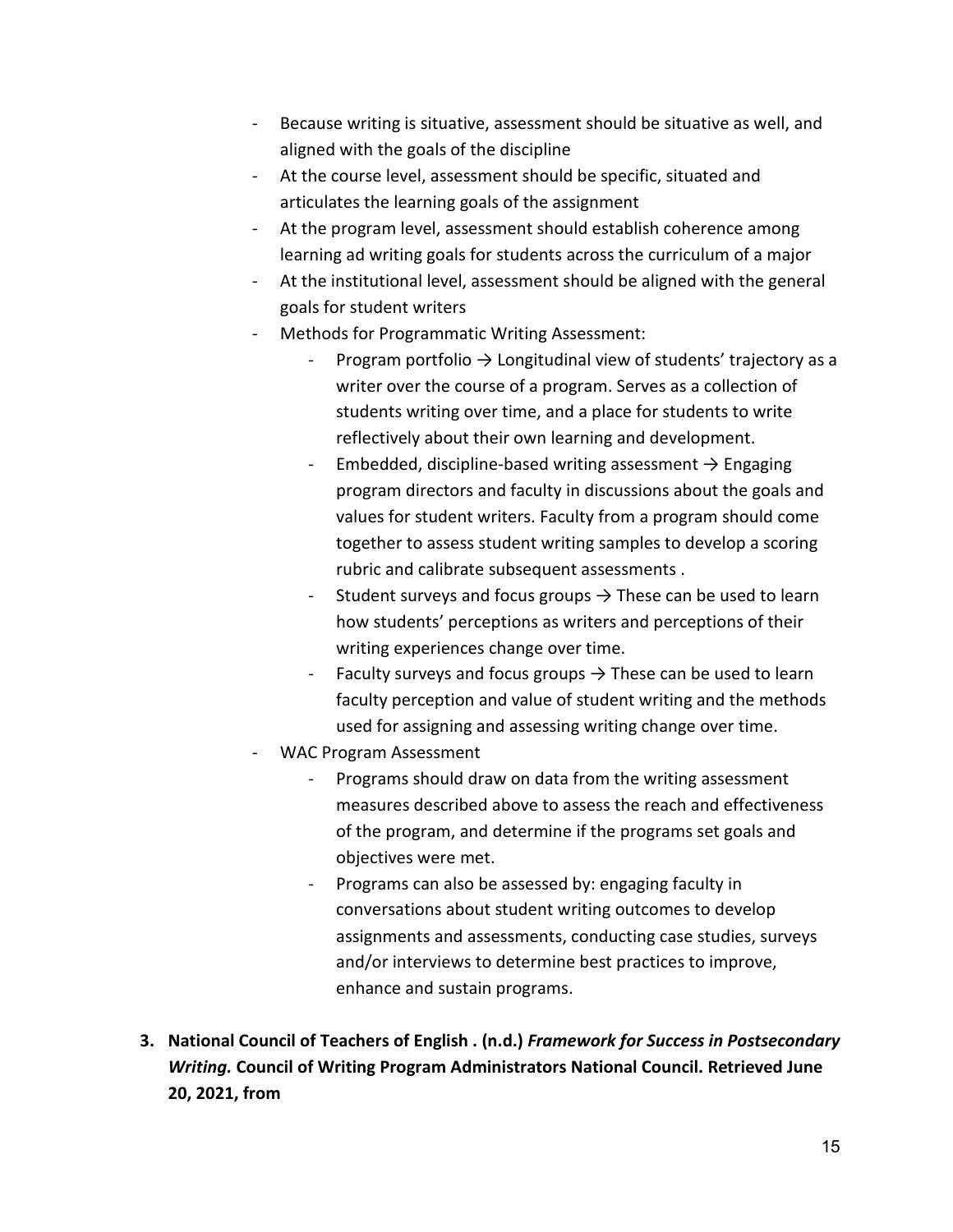### **[http://wpacouncil.org/aws/cwpa/pt/sd/news\\_article/242845/\\_parent/layout\\_details](http://wpacouncil.org/aws/cwpa/pt/sd/news_article/242845/_parent/layout_details/false) [/false](http://wpacouncil.org/aws/cwpa/pt/sd/news_article/242845/_parent/layout_details/false)**

- "Habits of Mind" Ways that learning is approached from an intellectual and practical side that supports students' success in a variety of fields and disciplines. Eight essential habits of the mind for successful writing
	- Curiosity: desire to know more
	- Openness: willingness to consider new perspectives and ways of being
	- Engagement: investment and involvement in learning
	- Creativity: use of novel approaches in generating, investigating and representing ideas
	- Persistence: sustained interest and attention to work
	- Responsibility: taking ownership of action and understanding the consequences
	- Flexibility: adapting to situations and expectations
	- Metacognition: reflecting on one's own thinking and how individual and cultural practices structure knowledge
- Teachers should foster these habits to develop students':
	- Rhetorical knowledge: ability to analyze and act on understandings of purpose and audience when creating and comprehending text
	- Critical thinking: ability to analyze and situate text and make thoughtful decision based on that analysis
	- Writing processes: multiple strategies to approach writing and research
	- Knowledge of conventions: formal and informal guidelines that define what is correct and appropriate and what is not in writing

### **4. Writing Across the Curriculum (WAC) Clearing House. (n.d.)** *How Can WAC Programs be Assessed?* **Colorado State University. Retrieved June 20, 2021, from https://wac.colostate.edu/resources/wac/intro/assessment/.**

- Student writing is situative depending on the goals of the instructor, course, program and disciplines, therefore, assessment should be aligned with these different goals
- Assessment can take place on different levels:
	- Course level Writing assessments should cater to the specific, situated and articulated assignment and course learning goals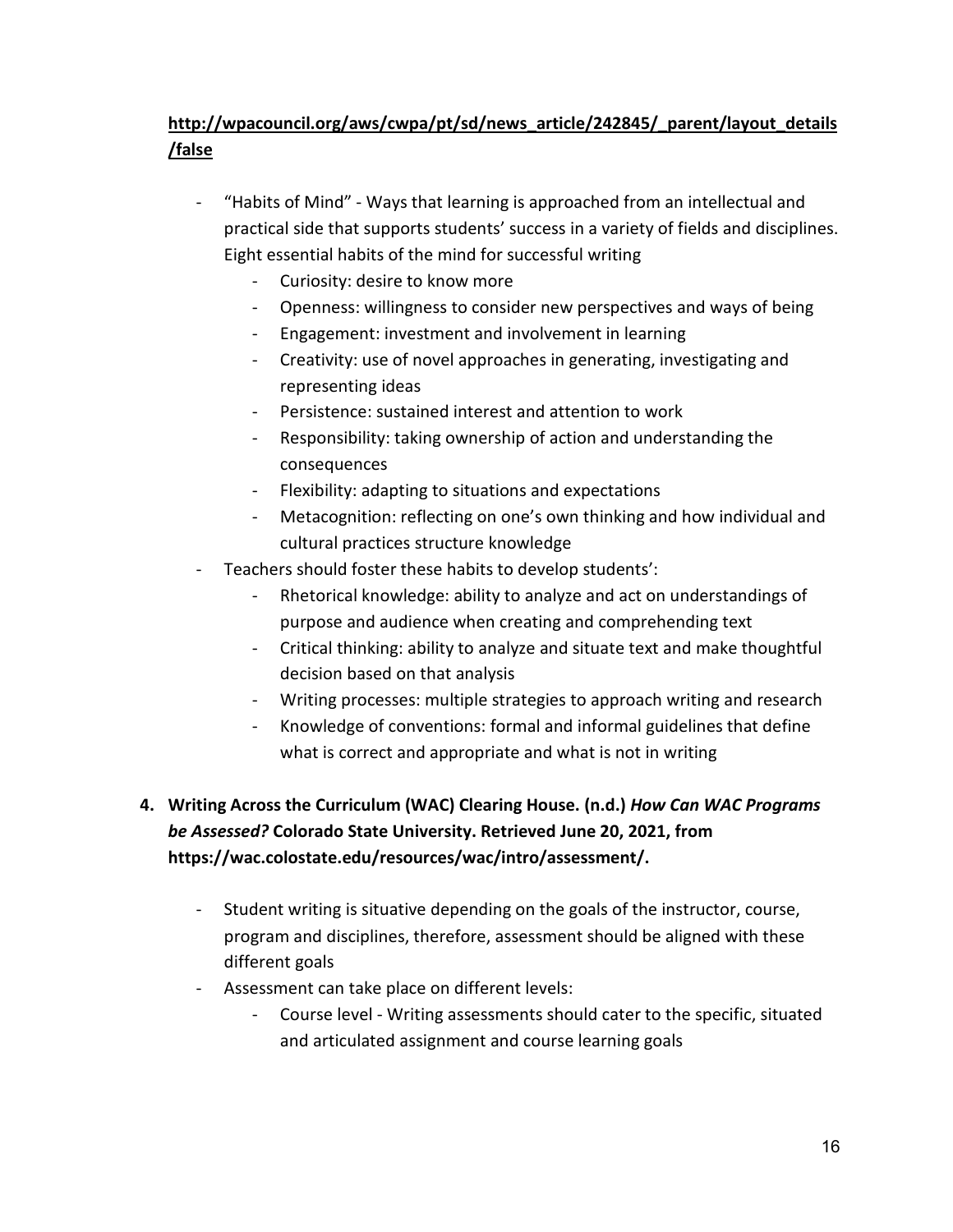- Program level Writing assignments should help to establish coherence among the writing and learning goals and outcomes across the majors curriculum
- Institutional level Writing assignment should align with the university's general goal for student writers, and should not be based on form or correctness, but instead the "rhetorical, discursive, knowledge-making complexity of the writing being assessed"
- Methods for Writing Assessment:
	- Program Portfolios Longitudinal view of students' writing over the course of the program. This is an electronic space for students to collect writing samples over time and reflect on their learning and development
	- Embedded, Discipline-Based Writing Assessment Goal is to engage faculty and program lead in discussion about the goals and rhetorical values for students' writing. Faculty come together to discuss and assess a selection of random student writing samples from students from similar assignments. The papers are assessed through a holistic procedure where faculty compare papers to develop a scoring rubric and "calibrate their subsequent assessments." (Broad et al. 2009)
	- Student Surveys and Focus Groups Tool to learn about students' changing perceptions of themselves as writer and perceptions of their experiences with writing
	- Faculty Surveys and Focus Groups Tool to learn about faculties changing perceptions of students' writing and methods across campus for assigning and mentoring writing
- Once goals and objectives have been established, assessment can draw data from a combination of any of the above measures.
- **5. Writing Across the Curriculum (WAC) Clearing House. (n.d.)** *What Designs are Typical for WAC Programs?* **Colorado State University. Retrieved June 20, 2021, from [https://wac.colostate.edu/resources/wac/intro/design//.](https://wac.colostate.edu/resources/wac/intro/design/)**
	- Designs of WAC program
		- General Education Writing Requirements
			- Shared criteria for writing pedagogy and expectations in general education classes
			- This comes in the form of first-year or two-course writing requirement composition series
		- Writing Intensive Requirements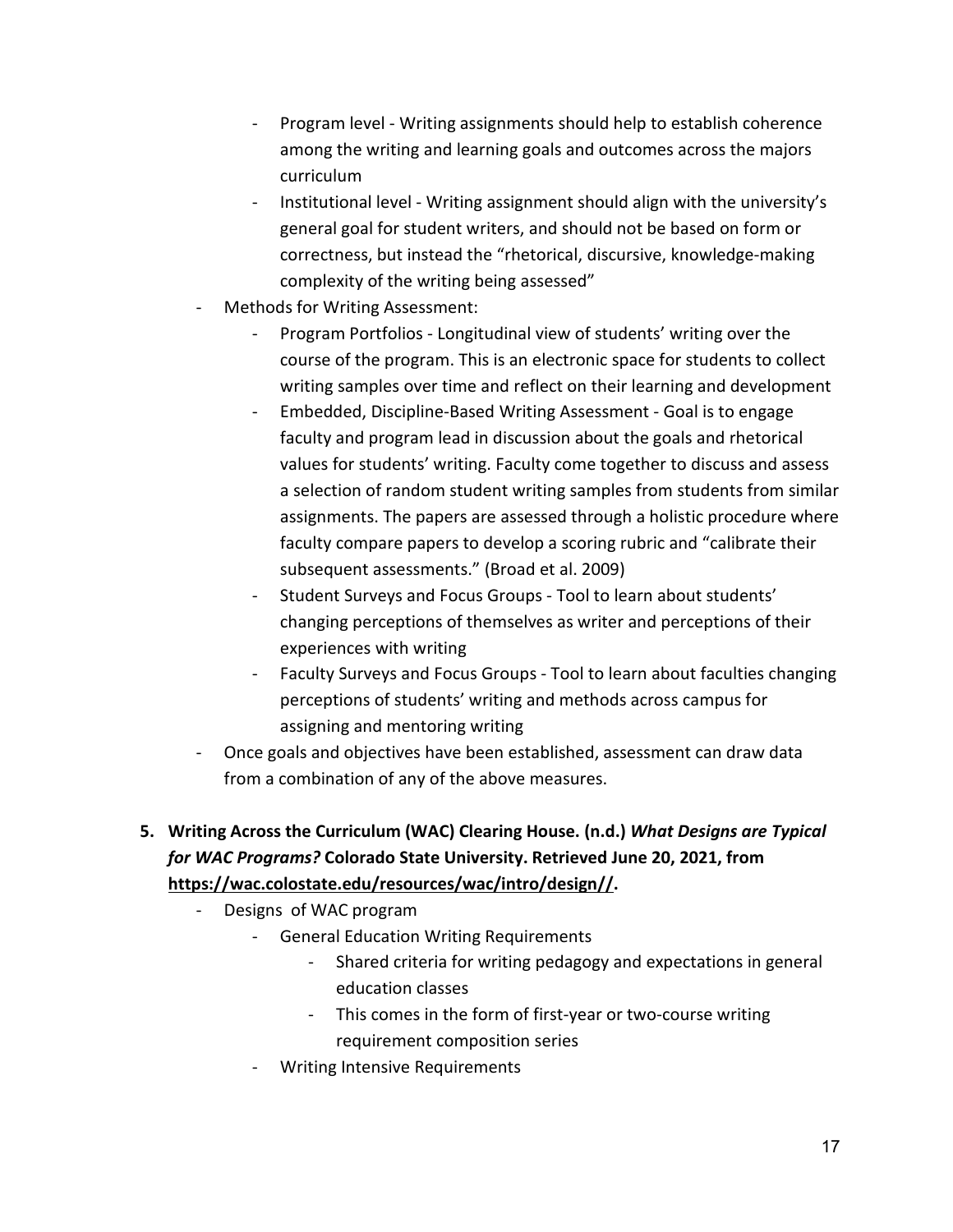- Upper-division courses that are usually taught with faculty across disciplines or through a campus writing program
- More effective when there is a clear criteria for WAC courses (i.e. word count, revision, response to drafts, multiple writing assignments, formal and informal writing, etc.) and the institution has a method of approval and assessment of the course
- Necessary to have substantial faculty development and ongoing support through this courses
- **Writing Centers** 
	- Writing centers and WAC courses often compliment each other with the center focusing on support for students writing, and WAC supporting faculty and teacher writing
	- Centers can help faculty in designing writing assignments or responding to students writing (can offer faculty workshops)
- Communication Across the Curriculum
	- More expansive view of literacy beyond print literature
	- Includes visual literacies, oral communication, and digital literacies
	- Supports the teaching of multiple methods of communication, and encourages teachers and students to engage through these varying methods
- Writing Assessment
	- WAC courses often collaborate with assessment office or initiatives to assist in writing assessment (i.e. writing assessment and designing writing rubrics, assisting with writing activities, etc.)
	- Support student longitudinal ePortfolios for formative and summative writing assessment over one-shot timed writing
- Faculty Development Programs
	- Faculty should be provided with workshops around designing writing assessments, responding to student writing, etc.
- Sustained and successful WAC program designs all include the following:
	- Designated leader or teach with writing expertise
	- Operating budget appropriate for program design
	- Stakeholder support across disciplines and committees
	- Clear WAC program mission
	- Campus writing curricular reforms and faculty development and student support
	- Grassroots development AND top-down support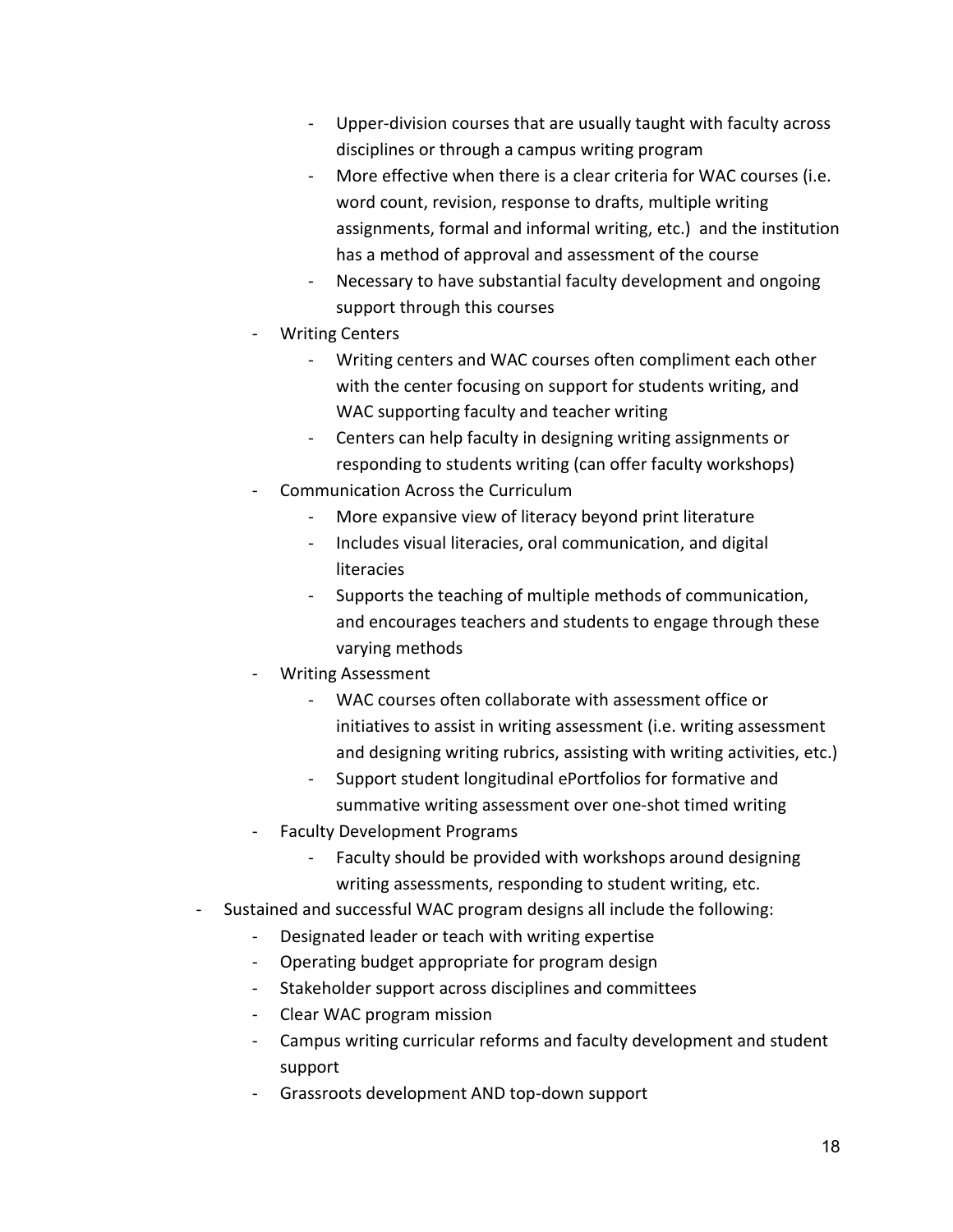- Timeline for developing and implement WAC because they are not "quick fix" programs, but long-term commitment to transforming campus writing
- **6. Bazerman, C., Little, J., Bethel, L., Chavkin, T., Fouquette, D., & Garufis, J. (2005). Assessment in writing across the curriculum.** *Reference guide to writing across the curriculum***, 120-128.**
	- What is considered good writing varies across different disciplines. These forms of writing are connected to knowledge and activities tied into writing tasks
	- WAC focuses on "the active construction of learning and knowledge by the student in the course of writing, so that it is not appropriate to measure writing for every discipline against a fixed standard
	- Assessment of student writing requires the considering of two contexts:
		- The classroom
			- Usually a more consistent pattern of expectations and evaluations because teachers tend to have a similar set of expectations and evaluations of students writing (i.e. compliance with instructions, relevance to course material, and use of standard English
			- Teachers are more likely to evaluate based on the students' level of knowledge and indication of what they have learned
	- Evaluation, expectations and assessment is more varied (with consistency among teachers within a given discipline) as they are discipline specific and less about personal elements of the teacher's taste or opinion

#### WAC/WID Methodology for Faculty

- **1. WAC Clearing House. (n.d.)** *How Can I Handle Responding to Student Writing?*  **Colorado State University. Retrieved June 20, 2021, from <https://wac.colostate.edu/resources/wac/intro/response/>**
	- Provide students with feedback on organization, methodology by drawing upon what you know as educators and researchers within the field
	- Commenting:
		- Too much commenting can be counterproductive because it can overwhelm students and make them feel like they don't have control and are more likely not to revise and it draws your focus away from more important elements of the draft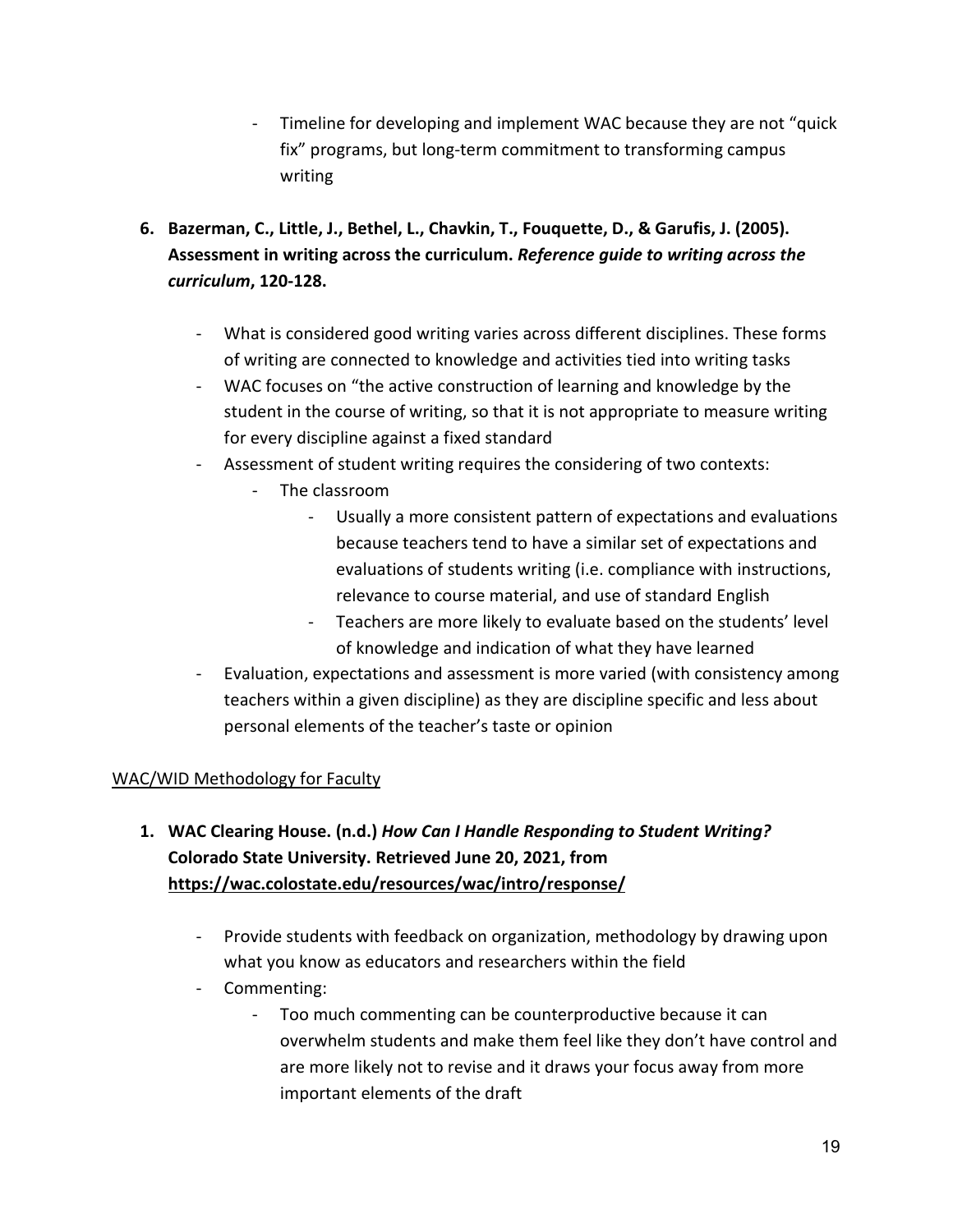- Use a Grading Rubric:
	- Ensures that you will give feedback about all the major criteria
	- Helps students to see where their strengths and weaknesses are
	- Because responding to student writing can take a long time, commenting should focus on the major points (aka the strengths and weaknesses of the paper) while the rubric can be used to address less crucial areas
- Hierarchy of concerns:
	- The higher you start on the hierarchy, the greater impact you will have on revisions and long-term development of the writing (Elbow, 1997; Hodges 1997; Lunsford, 1997)
	- Focuses writing on improving on a larger scale versus a specific, local issue

## **Hierarchy of Rhetorical Concerns**  $\perp$ **Audience, Purpose, Occasion Focus: Thesis, Reasons, Unity/Coherence**  $\perp$ **Development: Reasons, Evidence, Explanation**  $\mathbf{L}$

Style/Mechanics/Conventions: Readability, Care and Polish, Patterns of Error

- What to search for in assignments: critical analysis, perspective and argument
	- Analysis > Description
	- Critical analysis and debate supported by the literature
	- Critical comment on the literature
	- Demonstrating ability to see different perspective to develop reasoned conclusions
	- Presence of voice (taking a perspective and stance that comes through in the way your arguments are constructed and evaluated

### **2. Carter, M. (2007). Ways of knowing, doing, and writing in the disciplines. College composition and communication, 385-418.**

- There is a relationship between knowing, doing and writing that is often overlooked due to the disciplinary focus on conceptual knowledge. Doing is the link between writing and knowing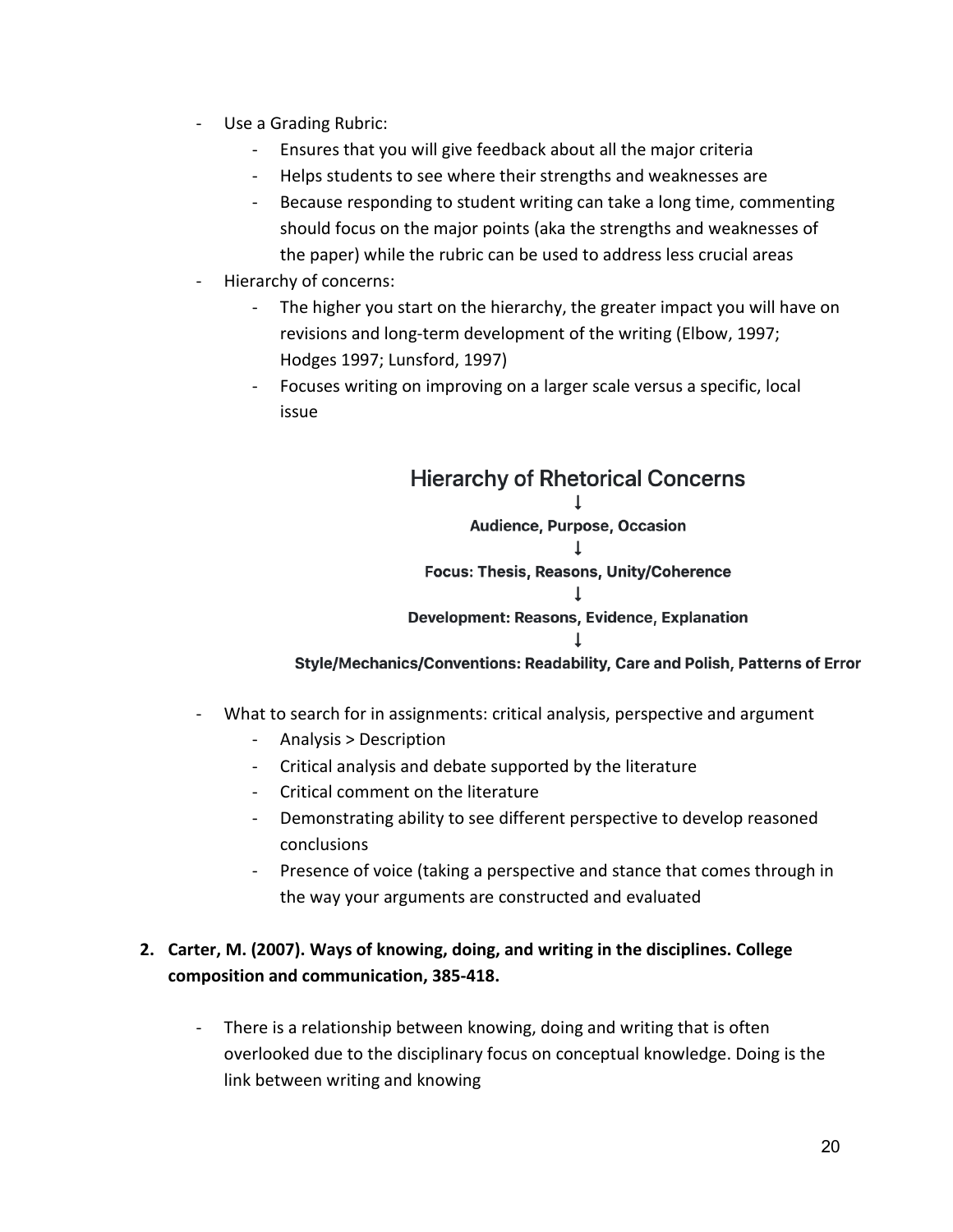- Disciplines need to come up with the general and specific goals and outcomes that they are expected to complete. These outcomes should be written in a way that is teachable and measurable. They should describe what faculty expect students to be able to do and the ways of doing that are important to the discipline.
- **3. Sheu, Tim. (2018) Writing Across the Curriculum: Strategies from Immediate integration and Implementation. Retrieved from:**

### **[https://www.nais.org/magazine/independent-teacher/spring-2018/writing-across](https://www.nais.org/magazine/independent-teacher/spring-2018/writing-across-the-curriculum/)[the-curriculum/](https://www.nais.org/magazine/independent-teacher/spring-2018/writing-across-the-curriculum/)**

|                                    | <b>English/Language Arts</b>       | <b>Science</b>                     | <b>History/Social Studies</b>      |
|------------------------------------|------------------------------------|------------------------------------|------------------------------------|
| First Quantity, Then Quality       | After reading the first chapter of | Prior to teaching a unit on        | Show a picture of an interesting   |
| Examples of Do-Now writing         | the novel <b>Holes</b> , students  | pressure in physics class, ask: Do | Maya artifact and ask: Imagine     |
| activities                         | respond to the following journal   | you think it would be more         | that you are an archaeologist      |
|                                    | entry: Think about a time you      | painful to be stepped on by an     | who just unearthed this artifact   |
|                                    | experiences an unlucky event.      | elephant or a woman wearing        | in the Yucatan Peninsula. What     |
|                                    | Describe the situation, and us at  | high heels? Explain your           | do you think the item was used     |
|                                    | least five specific adjectives.    | answer.                            | for?                               |
| <b>Group Feedback</b>              | To address the comma splice        | The science teacher shows          | The history teacher displays four  |
|                                    | error, the teacher selects and     | sample student responses from      | example thesis statements of       |
|                                    | displays three to five sentences   | a lab report assignment to         | varying quality and engages the    |
|                                    | from anonymous student work        | explicitly address common          | students in a discussion about     |
|                                    | that contains such an error. As    | problems, such as vague            | which thesis statements are the    |
|                                    | a class, the students identify and | language, sentence fragments,      | most and the least successful.     |
|                                    | fix the comma splices.             | and incomplete responses.          | The teacher then explains why.     |
| <b>Model What you Expect</b>       | For a small narrative piece, the   | The science teacher projects a     | The history teacher models how     |
|                                    | English teacher demonstrates       | lab report template onto a         | to cite a website, an article, and |
|                                    | multiple ways of writing an        | screen and demonstrates how        | a book in MLA format by            |
|                                    | interesting hook or opening        | to write a lab report using the    | showing students how and           |
|                                    | sentence to introduce the          | appropriate conventions, verb      | where to find the key              |
|                                    | reader to a topic.                 | tense, and voice.                  | information. The teacher thinks    |
|                                    |                                    |                                    | aloud throughout the               |
|                                    |                                    |                                    | demonstration.                     |
| <b>Creating Purpose With Role-</b> | Using the RAFT framework, the      | Translator activity: In pairs,     | In pairs, students write and act   |
| Play                               | teacher gives students several     | students orally share the steps    | out an interview script about a    |
|                                    | options to engage in a             | they took to conduct an            | history topic. One student         |
|                                    | persuasive writing task. One of    | experiment. While one is           | serves as the interviewer while    |
|                                    | them includes writing a            | speaking, the other transcribes    | the other plays the role of a      |
|                                    | persuasive letter (format) as a    | key phrases of what is said on     | famous historian. In addition to   |
|                                    | concerned resident (role) to the   | the left of two columns. Then,     | providing factual knowledge,       |
|                                    | city mayor (audience) about a      | the students exchange notes,       | the historian must also response   |
|                                    | proposal to address the problem    | and the teacher moves around       | to the interview questions using   |
|                                    | of littering in the community      | the classroom to help students     | a scholarly tone.                  |
|                                    | (topic).                           | "translate" their verbal           |                                    |
|                                    |                                    | response in the left-hand          |                                    |
|                                    |                                    | column into the appropriate        |                                    |
|                                    |                                    | written form into the right-hand   |                                    |
|                                    |                                    | column.                            |                                    |

#### Examples of Writing Strategies Applied Across the Curriculum

#### WAC/WID Disciplinary Writing Practices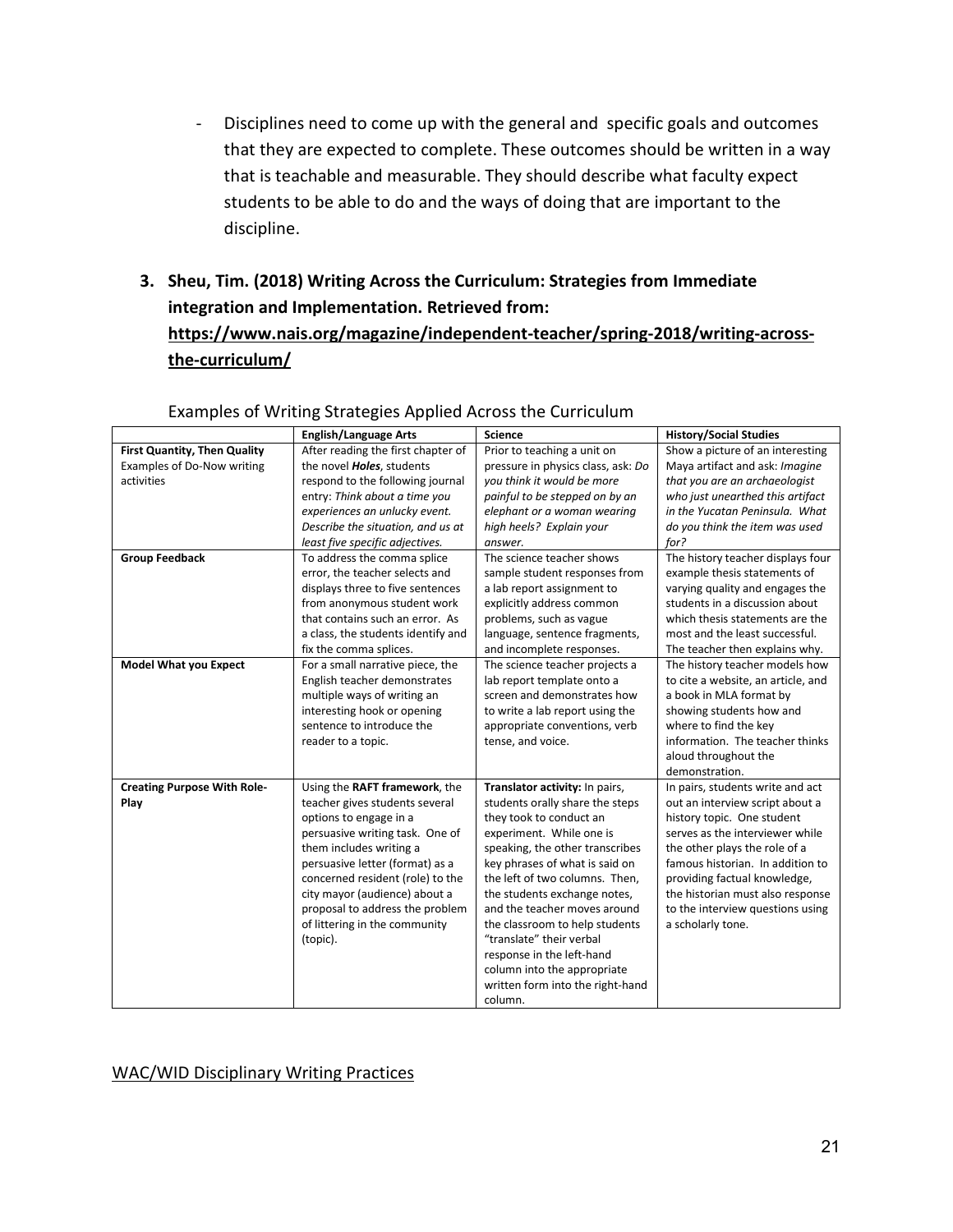### **1. Bazerman, C., & Little, J. (2005).** *Reference guide to writing across the curriculum***. Parlor Press LLC.**

- Instructors who use writing regularly in their classroom tend to adapt them to the specific goals and practices of the discipline
- Practices in Math:
	- Writing in math supports learning and writing to assess understanding
	- Students should be writing about their thinking process in solving problems
	- Can also be centered around goal setting and strategies used to work towards those goals and reflecting on experiences
	- Informal student writing helps students with their natural writing skills  $\rightarrow$ helps students to communicate what they think about how to do math
	- Strategies for writing in math:
		- Focused freewriting  $\rightarrow$  creates inquiry and exploration of an issue, question or problem
		- Attitudinal writing  $\rightarrow$  discover attitudes that affect aptitudes for learning
		- Reflective, probative writing  $\rightarrow$  initiates or concluded a class discussion that is confusing of lack energy to refocus
		- Meta-cognitive process writing  $\rightarrow$  writing that records learning behavior to allowing you to become more autonomous
		- Explaining errors  $\rightarrow$  process writing that help students and teacher recognize what went wrong on a homework or test
		- Questioning  $\rightarrow$  enables teachers and students to recognize doubt, confusion or uncertainty
		- Summarizing  $\rightarrow$  what is said in class for reflective learning
		- Creating problems  $\rightarrow$  alternative to answering others questions by defining your own problems
		- Writing to read  $\rightarrow$  double entry notebooks to report and respond; integrates attitudinal writing, questioning, summarizing and process writing
		- Learning logs, microthemes and paired problem solving
- Practices in English, Literature and Language Arts:
	- Dialogic journal (like a double entry notebook)  $\rightarrow$  help students to identify parts of text to comment on and then write reflectively about their observations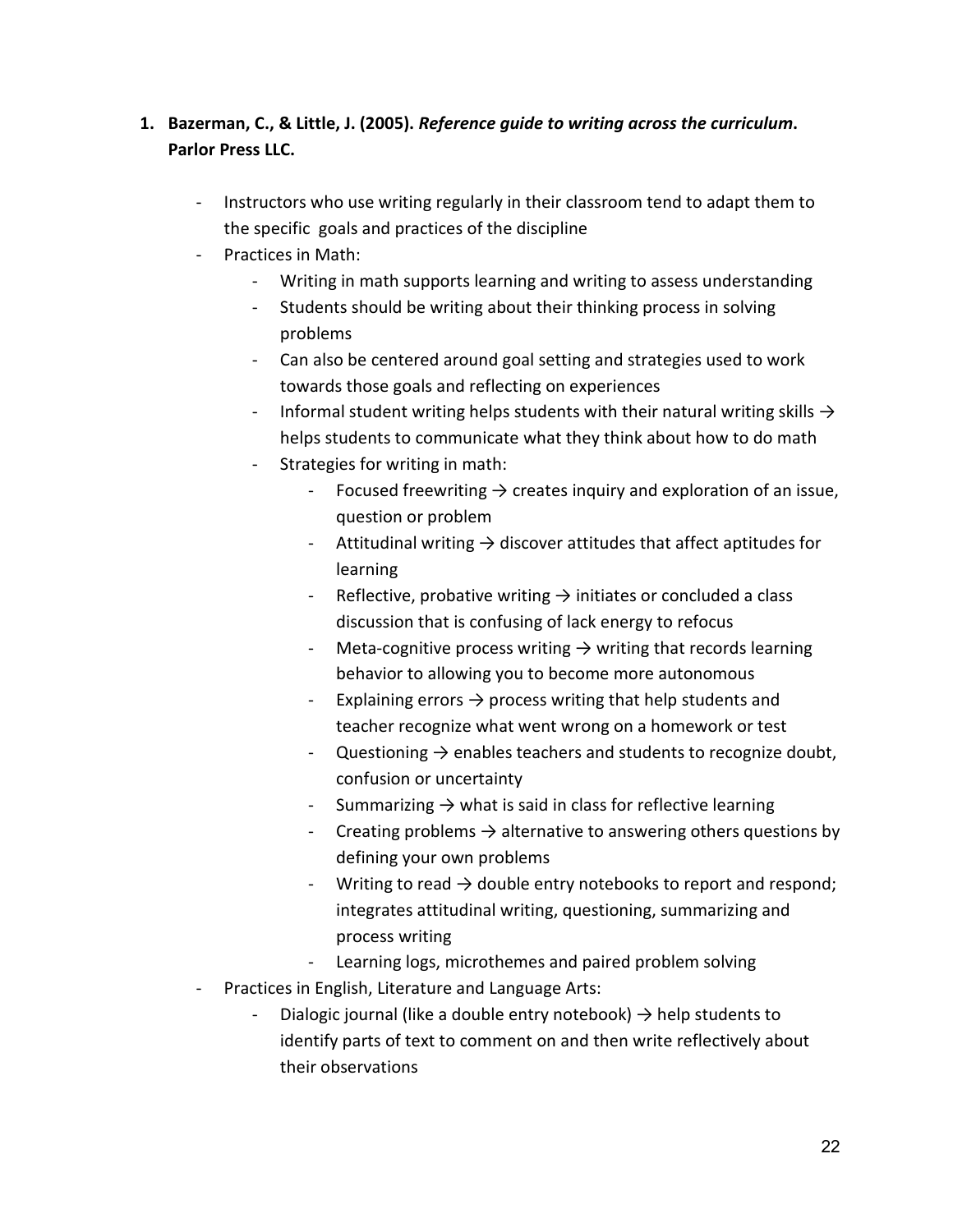- Academic journal  $\rightarrow$  focuses student writing on a specific question and problem and asks the student to make a claim that is supported by evidence. This strategy is said to improve student performance on critical essays.
- Practices in Psychology
	- Writing analysis of published articles
	- Formal research report based on observations
	- Journal writing to foster learning and communicating so students can examine their own ideas and experiences
	- Assigning 1-minute papers  $\rightarrow$  at the end of class students can write about the major point they learned that day and the one unanswered question they have (This can be used for the basis of the next lecture)
	- Inkshedding  $\rightarrow$  students write about a topic and share with each other
- Practices in History:
	- Journaling
	- Warm-Up freewriting exercises at the beginning of class
	- Response to writing on specific historical questions or problems
	- Writing to different audiences and/or from different perspectives
	- Microthemes to advance content understanding and encourage multiple drafts and revision over assigning a term paper

### **2. Howe Writing Across the Curriculum Programs. (2021, June 25) Retrieved from: [https://www.miamioh.edu/hcwe/hwac/advanced-writing/best](https://www.miamioh.edu/hcwe/hwac/advanced-writing/best-practices/glg/index.html)[practices/glg/index.html.](https://www.miamioh.edu/hcwe/hwac/advanced-writing/best-practices/glg/index.html)**

- Examples from Science:
	- Students should recognize the benefits of informal writing (like observational notes, data plots, diagrams, field notes, etc.) to help generate ideas, do science and share their findings with wider audiences
	- Students should engage in formal and informal writing activities (outlines, reading and writing in different genres (i.e. notebooks, term papers, final projects, etc.), presenting and discussing scientific literature, producing and/or evaluating diagrams, plots, etc., lab and field notes and critical analysis)
	- Students should receive extensive feedback from peers, TAs and the instructor to engage in multiple revision sessions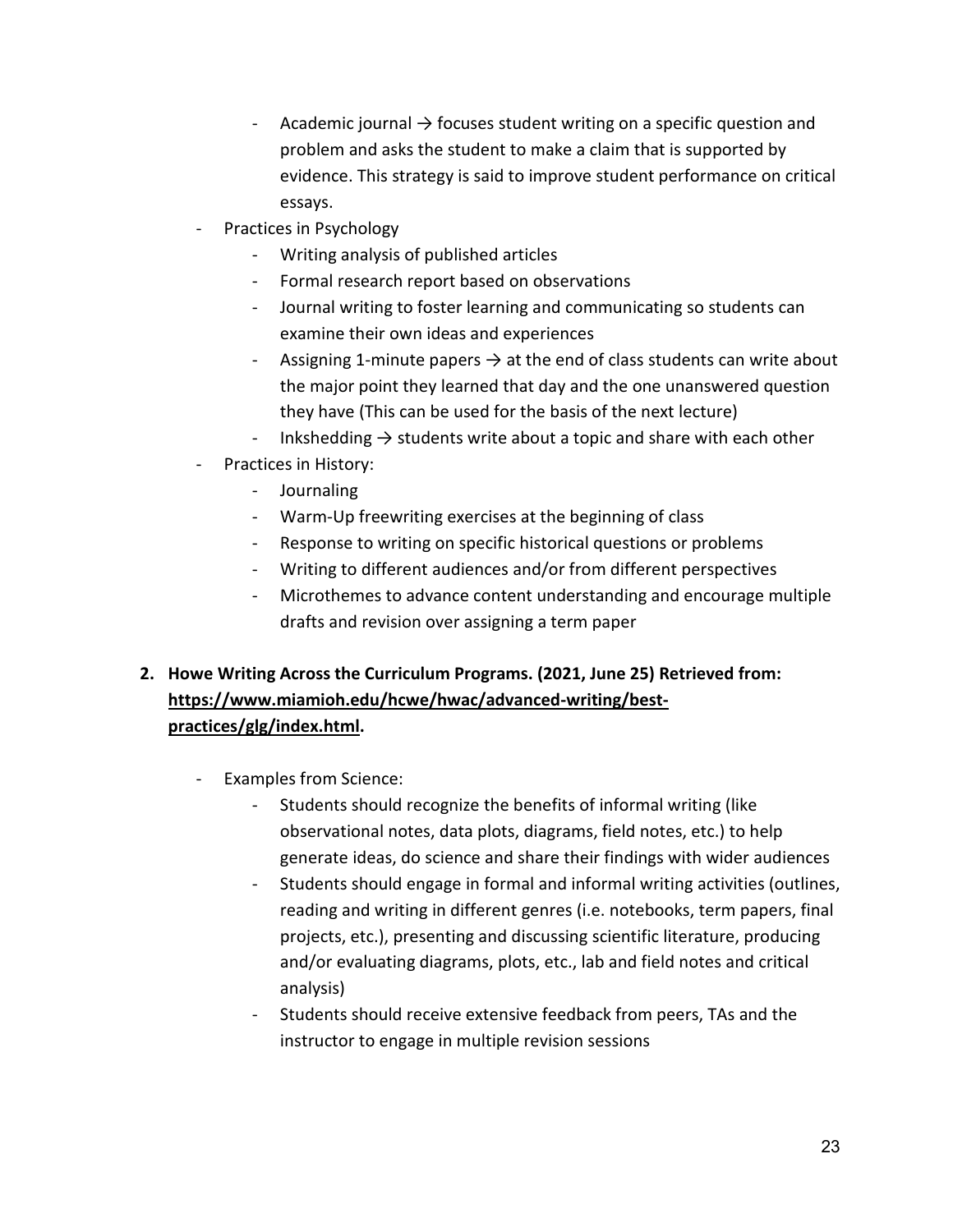### **3. What is Writing in the Disciplines. WAC Clearinghouse. Retrieved from: [https://wac.colostate.edu/resources/wac/intro/wid/.](https://wac.colostate.edu/resources/wac/intro/wid/)**

|                             | <b>WTL</b>                                                                                         | <b>WTE</b>                                                                                              | <b>WID</b>                                                                                                                                                                                      |
|-----------------------------|----------------------------------------------------------------------------------------------------|---------------------------------------------------------------------------------------------------------|-------------------------------------------------------------------------------------------------------------------------------------------------------------------------------------------------|
| Goals                       | to help students learn<br>foundational concepts to<br>check students'<br>understanding of material | to practice in critical<br>thinking, reading and<br>writing; to engage students<br>in critical thinking | to practice writing<br>conventions of the<br>discipline; to gain familiarity<br>with genres and design<br>conventions                                                                           |
| <b>Students</b>             | mostly freshmen and<br>sophomores                                                                  | all students                                                                                            | mostly senior majors                                                                                                                                                                            |
| <b>Typical enrollment</b>   | can be used in the largest<br>classes                                                              | varies depending on goals                                                                               | fewer than 35                                                                                                                                                                                   |
| <b>Possible assignments</b> | • writing-to-learn prompts                                                                         | • reading journals<br>• lab or field notebooks<br>• response papers                                     | • real writing tasks for<br>audiences students will write<br>to as professionals in field<br>• academic papers based on<br>journals in the field<br>• library or other source-<br>based writing |

\*\*Note\*\* **WTL** - Writing to Learn; **WTE** - Writing to Engage; **WID** - Writing in the Disciplines

- Multiple formats can be used in WID assignments depending on the disciple that can help students understand the thinking and writing of your discipline:
	- Project or lab notebook
	- Progress report
	- Management plan
	- Position paper
	- Interpretive essay
	- Casebook
	- Literature review
	- Journal or professional article
	- Journal or professional article
	- Project proposals
	- Grant proposals
	- Lab/field reports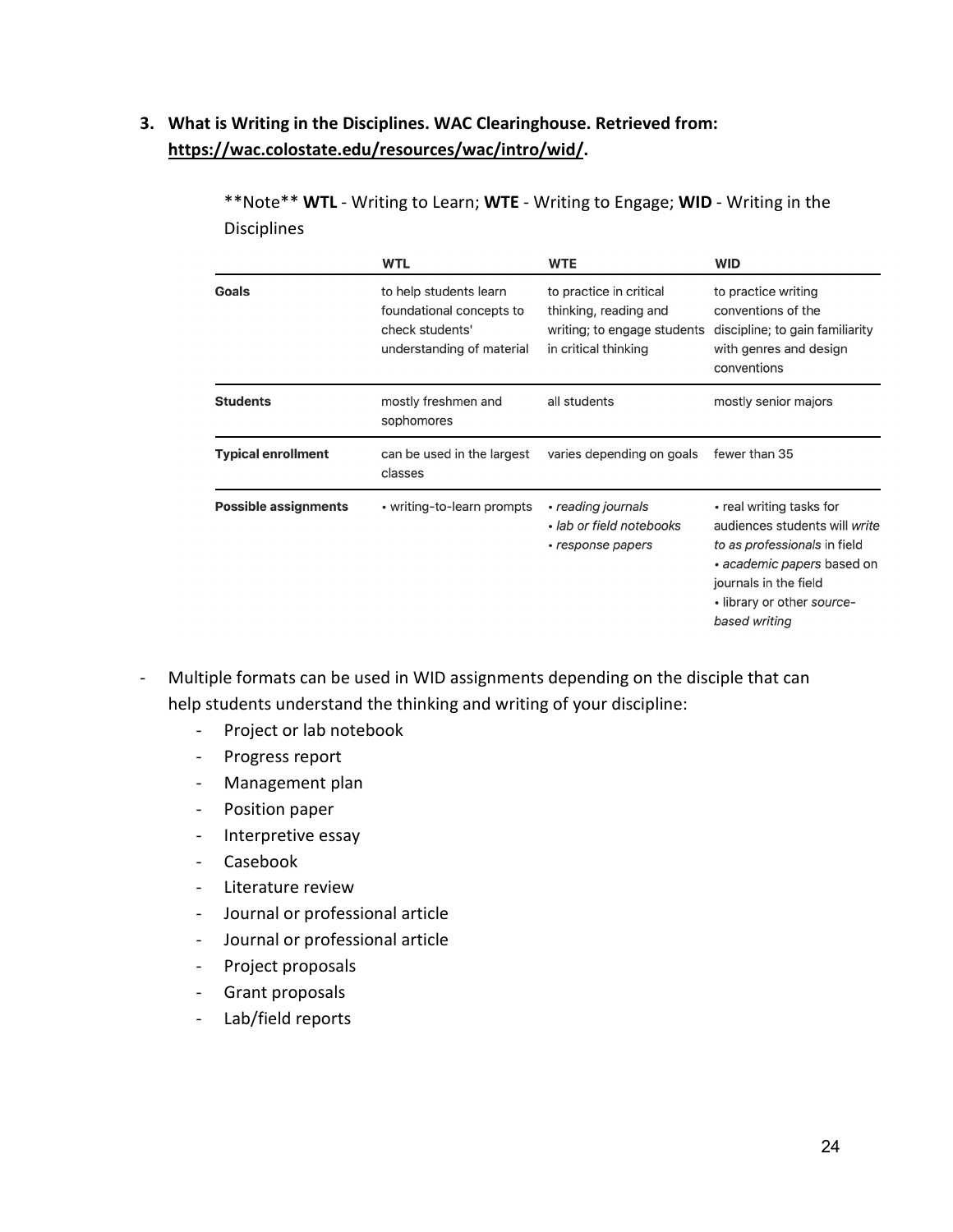- The following writing activities can be used as the basis for longer or more formal WID assignments, and/or can be used to promote class discussion and thinking about course material:
	- Reading journal: In a discipline-specific context, this can be used to ask students to writing summaries, response, and syntheses of content in the field. This could be a free write or answering a specific question
	- Jargon journal: Students keep a notebook of new terms and fill and revise their working definitions
	- Rhetorical analysis: Helps students engage in critical analysis of critical approaches to the field by analyzing articles for content (scope & focus, organization, arrangement, level of detail, evidence required, use of citations, style, etc.)
	- Sequencing Tasks: Break large writing tasks in chunks that students can tackle as parts of an assignment or devise tasks that build on one another (scaffolding)

#### Resources

### **R1 WAC/WID Exemplars and Contact Information:**

- 1. University Writing Center (Writing in the Disciplines). Texas A&M University. [http://writingcenter.tamu.edu.](http://writingcenter.tamu.edu/) Contact: Valerie Balester at v-balester@tamu.edu or 979-458-1420.
- 2. University Writing Program. University of California at Davis. [http://writing.ucdavis.edu/.](http://writing.ucdavis.edu/) Contact: Chris Thaiss or Gary Goodman at cjthaiss@ucdavis.edu or gsgoodman@ucdavis.edu or (530) 754-9197.
- 3. Sweetland Center for Writing. University of MIchigan. [http://www.lsa.umich.edu/sweetland.](http://www.lsa.umich.edu/sweetland) Contact: Anne Ruggles Gere at argere@umich.edu or 734-936-3144.
- 4. Teaching With Writing. University of Minnesota, Center For Writing. [http://writing.umn.edu.](http://writing.umn.edu/) Contact: Pamela Flash at flash001@umn.edu or (612) 626- 7639.
- 5. Campus Writing and Speaking Program. North Carolina State University. [http://cwsp.wordpress.ncsu.edu/.](http://cwsp.wordpress.ncsu.edu/) Contact: Dr. Chris M. Anson, Director at chris anson@ncsu.edu or (919) 513-6544 (Program Office).

#### **Sample Assessments:**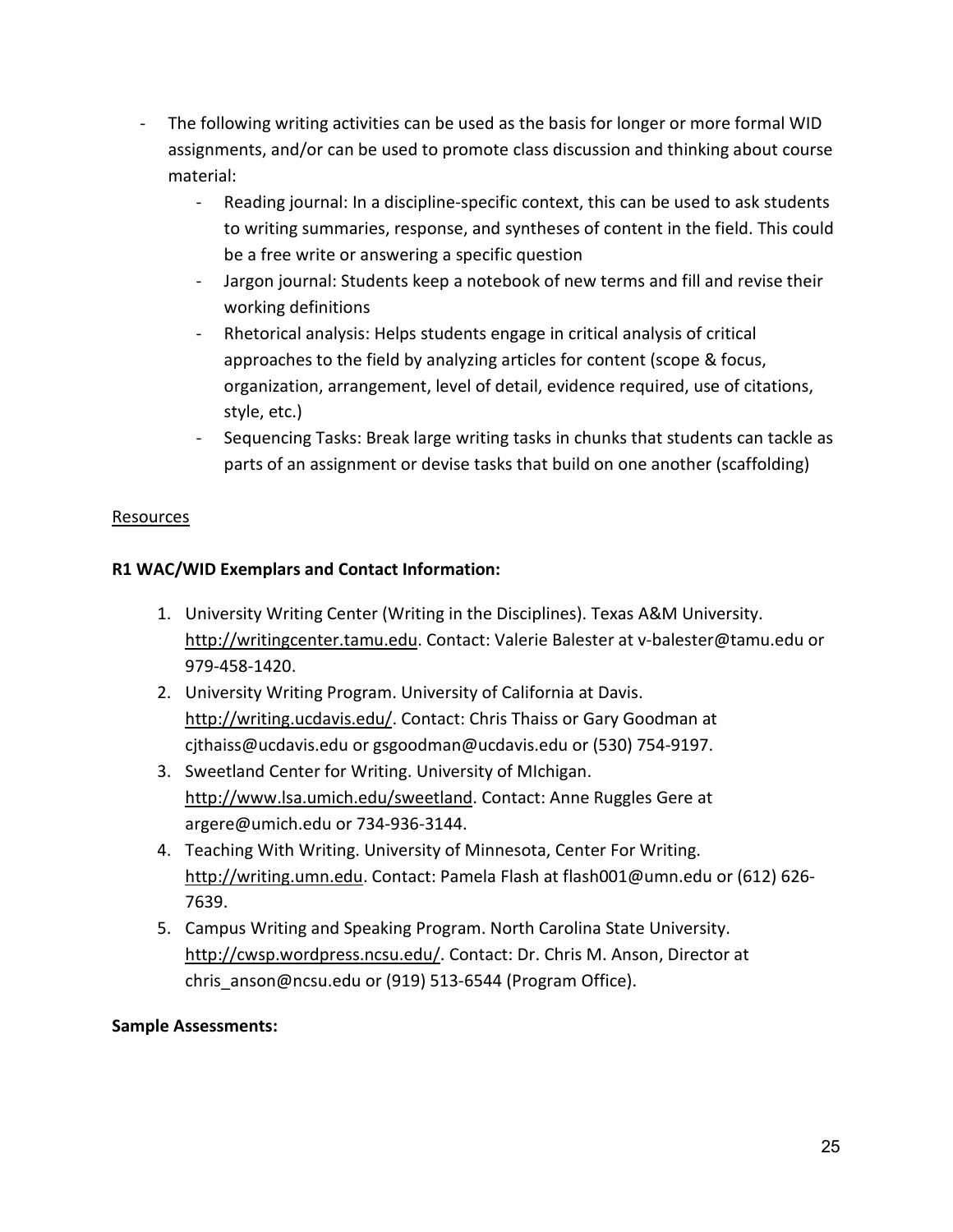<span id="page-26-1"></span>1. California State University Long Beach WAC Program Assessment: [https://www.csulb.edu/academic-advising/writing-across-the-curriculum](https://www.csulb.edu/academic-advising/writing-across-the-curriculum-program/assessments-of-the-wac-program)[program/assessments-of-the-wac-program](https://www.csulb.edu/academic-advising/writing-across-the-curriculum-program/assessments-of-the-wac-program)

#### **Resources for Instructors:**

- 1. Writing Across the Curriculum Resources:<https://wac.colostate.edu/resources/>
- 2. Foundations of Teaching with Writing Resources: [https://wac.gmu.edu/learning](https://wac.gmu.edu/learning-modules-resources/)[modules-resources/](https://wac.gmu.edu/learning-modules-resources/)
- 3. Writing in the Disciplines Teaching Resources: [https://writingprogram.gwu.edu/wid](https://writingprogram.gwu.edu/wid-teaching-resources-faculty)[teaching-resources-faculty](https://writingprogram.gwu.edu/wid-teaching-resources-faculty)

### **Resources for Students:**

- 1. Writing and Speaking Guides: [https://writingcenter.tamu.edu/Students/Writing-](https://writingcenter.tamu.edu/Students/Writing-Speaking-Guides)[Speaking-Guides](https://writingcenter.tamu.edu/Students/Writing-Speaking-Guides)
- 2. Discipline Specific Resources: [https://gradschool.umd.edu/students/opportunities](https://gradschool.umd.edu/students/opportunities-success/writing-initiatives/resources-writing-disciplines)[success/writing-initiatives/resources-writing-disciplines](https://gradschool.umd.edu/students/opportunities-success/writing-initiatives/resources-writing-disciplines)

# <span id="page-26-0"></span>**Appendix E. Summary of 2004 Progress Report of Writing II Requirement**

The 2004 Progress Report has been the only review of the Writing II requirement. The report summarized Writing II historical materials and its administration, curricular information, and student enrollment data gathered since the inception of the second writing requirement in Fall 1999. The report also shared information from a series of WII faculty, lecturers, and GSI focus groups conducted primarily during the 2002-03 and 2003-04 academic years.

The report highlighted the idea that the implementation of the WII requirement was positive with the development of curriculum criteria and a proposal process to review courses that yielded a total of 52 new WII courses by 2003-2004 (41 stand only courses and 11 Clusters). As part of the 2004 assessment, qualitative assessments in the form of focus groups looked into the perspectives of the instructors and GSIs on training, writing instruction development, and their teaching experience along with their reflections on student writing abilities over the course of the class.

Based on the feedback from the focus groups, revisions to the WII Guidelines were implemented. Changes to the original guidelines included an emphasis to require fewer pages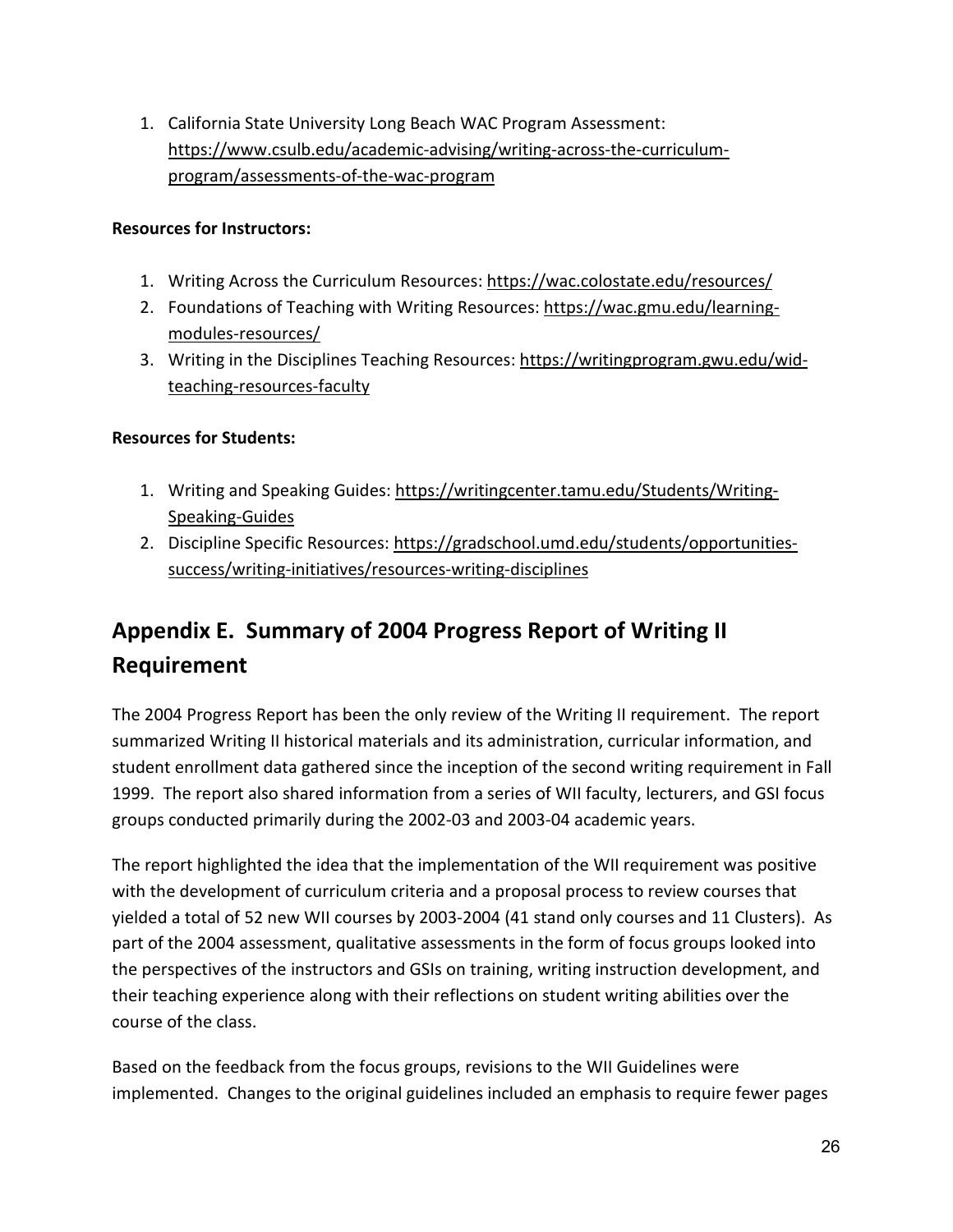<span id="page-27-1"></span>of writing in favor of more intentional opportunities for student revision of written work and that WII courses not only teach students to write effectively in a given discipline, but also to increase their awareness of disciplinary conventions. Feedback from the focus groups also led to a recommendation that there should be better training and support for faculty and GSIs so that they can incorporate formative and summative writing as a means of teaching content as a unified experience. To directly address GSI training, Dr. Leigh Harris developed two credit bearing writing pedagogy courses for WII teaching assistants effective Fall 2005 (ENG COMP 495A and 495D). These courses provided individual and group mentorship and focused on composition pedagogical theory and practice, assessment of student writing, guidance of the revision process, and specialized writing problems that may occur in disciplinary contexts.

Most notably for the purpose of this 2021 Assessment Plan, the 2004 report highlighted that no systematic attempt had been made to assess student learning outcomes in WII courses beyond the standard course evaluations, which did not address instructional aims of WII courses. While the report stated the importance of assessing WII instructional aims, since the requirement was recently established, administrative oversight to implement the requirement and develop and credit WII courses took priority and the committee was unable to devote enough time to develop how to assess writing instruction and evaluate the extent to which students were developing their writing skills.

To review the 2004 Writing II Progress Report, click on this link: [http://www.uei.ucla.edu/wp](http://www.uei.ucla.edu/wp-content/uploads/2018/04/WritingIIProgressReport.pdf)[content/uploads/2018/04/WritingIIProgressReport.pdf](http://www.uei.ucla.edu/wp-content/uploads/2018/04/WritingIIProgressReport.pdf)

## <span id="page-27-0"></span>**Appendix F. 1997 Writing II Guidelines**

Guidelines for GE Writing ll Courses

1. GE Writing II courses should assume a basic level of writing competence gained in ESL, English 2 and English 3, although it remains important to devote close attention to the rhetoric of the sentence and to the structure of paragraphs and essays as a whole. The primary purpose of this second writing course is to teach students to write effectively in a given discipline. Doing so requires them to understand the discipline's' rhetorical modes and to use that understanding to make logical and persuasive arguments, analyze evidence, describe research. and evaluate differences of ideology, theory, and perspective.

2. Students in these courses should write three to four analytical papers resulting in at least twenty pages of revised work. Revised work means that the student writes a second, perhaps a third, draft based on the instructor's evaluation of the previous draft. Short informal